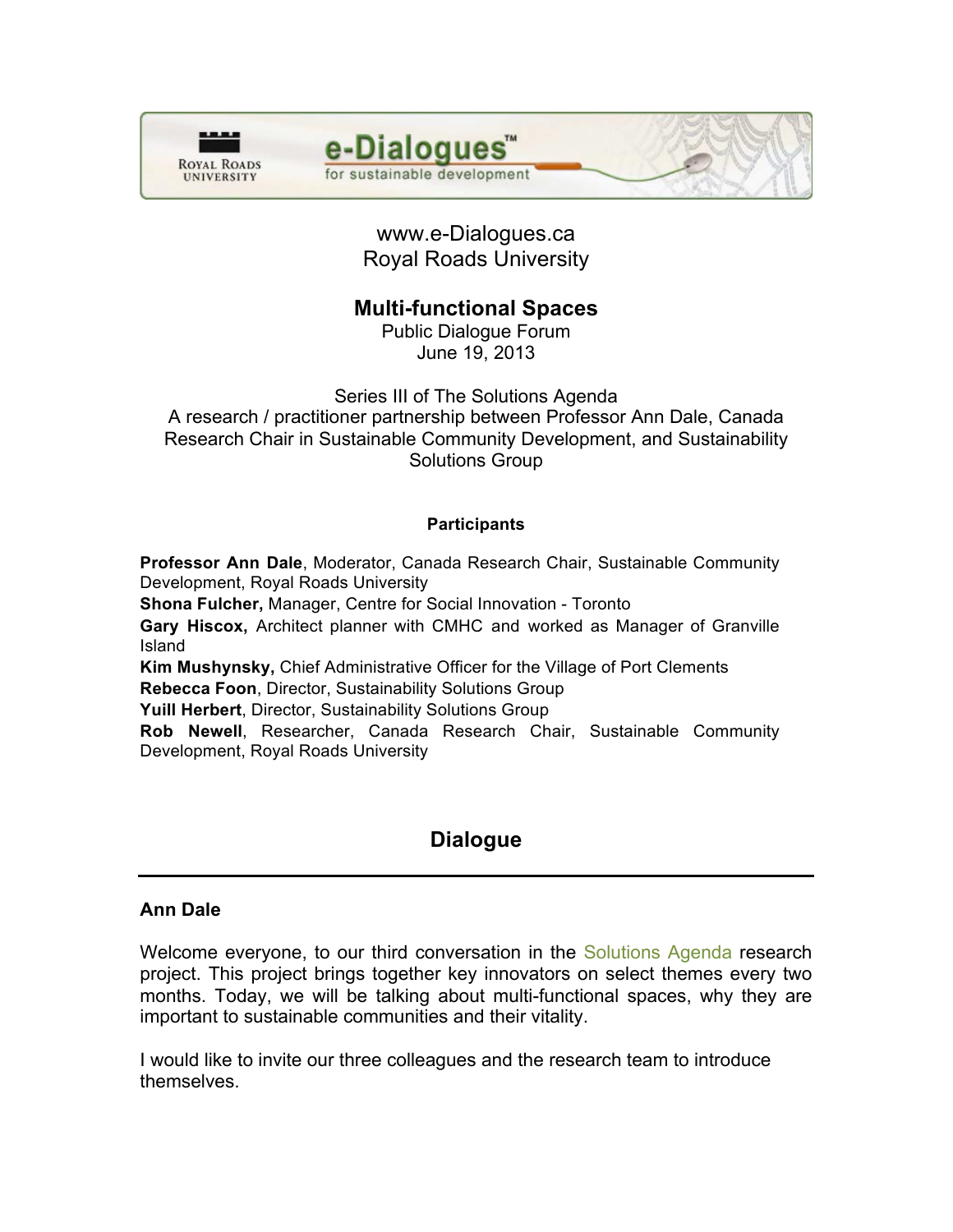#### **Shona Fulcher**

Hi all, Shona Fulcher here from the Centre for Social Innovation in Toronto. Looking forward to a great e-panel.

#### **Gary Hiscox**

Hi, Gary here. I am/was an architect planner with CMHC who managed Granville Island for 5 years back in the eighties.

#### **Kim Mushynsky**

Hello I am Kim Mushynsky, I am the Administrator for the Village of Port Clements, we operate out of a Multi-purpose building.

#### **Robert Newell**

My name is Rob Newell, and I work with Ann in her Canada Research Chair in Sustainable Community Development program. Much of the work we do looks at innovative methods of communicating research and sustainability ideas to the broader public, and I look forward to exploring this topic of multi-functional spaces through the e-Dialogue system.

#### **Rebecca Foon**

My name is Rebecca Foon - my background is in urban planning and I am a sustainability consultant with Sustainability Solutions Group (SSG). I am very much looking forward to this discussion!

#### **Yuill Herbert**

My name is Yuill Herbert - I also work with Sustainability Solutions Group and Ann on this project. I am very lucky to have bought lots of tea at Granville Island, toured around Port Clements (which is very beautiful by the way) and worked out of the Centre for Social Innovation at various times. All remarkable places! Ann Dale

Welcome, Gary, Shona, and Kim. Thank you for agreeing to discuss your experiences, planning, managing and designing multi-functional places.

Let's jump in with our first question. Can you tell us about your project and what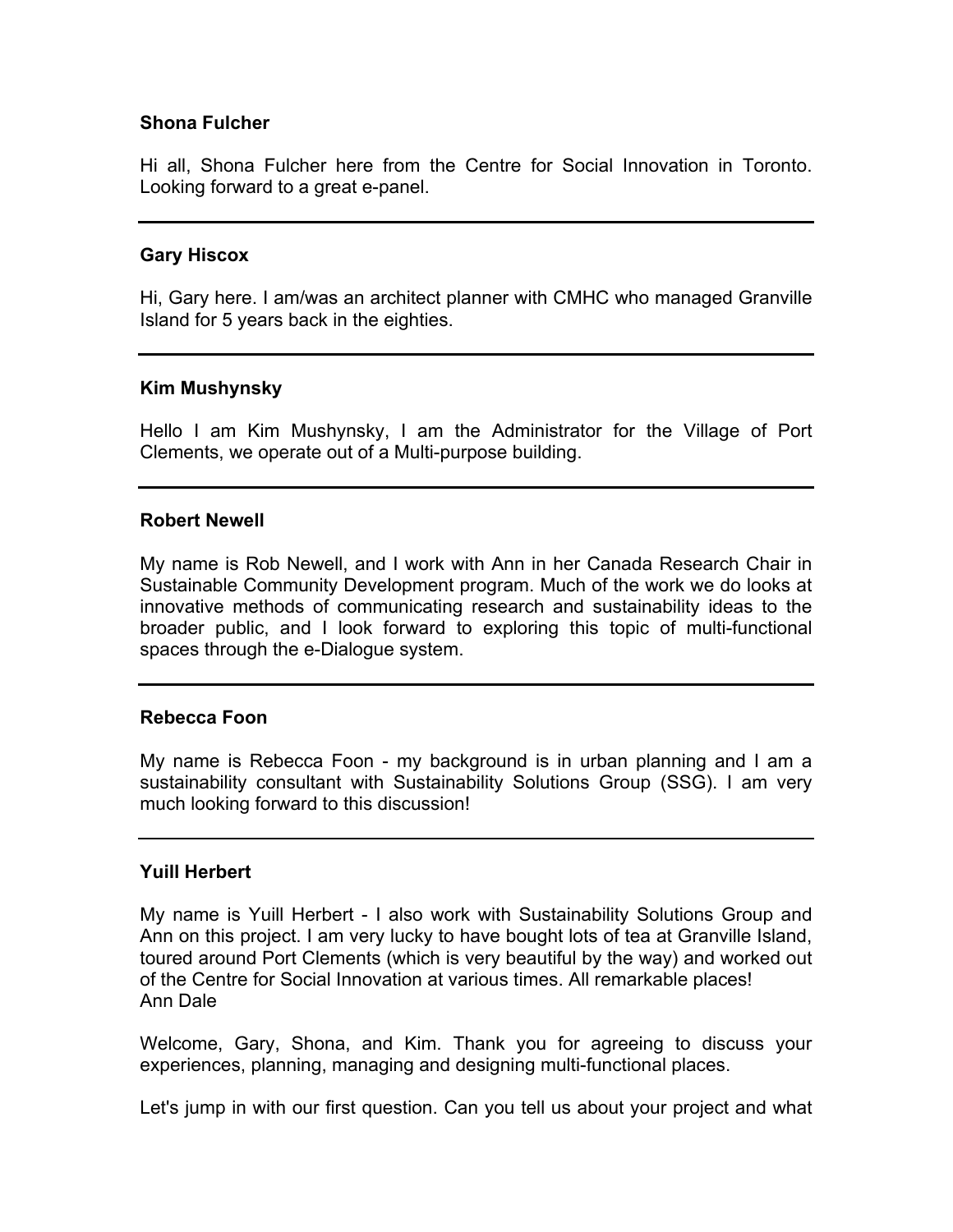led you to consider a multiple use space?

## **Gary Hiscox**

I have not really thought about this for perhaps twenty years and it is imperative to say I was not responsible for the idea for Granville Island. I was the third manager who was responsible for continuing the implementation of the idea which was proving to be more successful than anyone thought possible. But it was running into trouble because of its success. I saw my responsibility as one of sorting out the problem, restating the mission and moving forward - to feed off and build the community which had been created. I guess one might call it leadership. It was the most demanding challenge that I had experienced yet was able to rise to the occasion to do it. I was relieved yet rewarded by the experience as I moved on five years later to another challenge.

#### **Shona Fulcher**

Well I can answer that question many ways. The Centre of Social Innovation has been around since 2004 and came about as an audacious experiment from a group of 6 visionary social entrepreneurs who's joint experience ranged from Not for Profit, to Government to Socially Entrepreneurial Real Estate and who as a group saw an opportunity to create a new kind of workspace that offered economies of scale, diversity and breadth, and share knowledge and community as a means of re-shaping our existing norms of work and creating opportunities for sharing, expanded networks and ecosystems of knowledge, and innovation.

#### **Kim Mushynsky**

The Municipal buildings were very old and the amount of upgrades required exceeded the value of the buildings. In addition, we were at risk of losing our Elementary school. Declining enrollment meant that we had 40 children enrolled in a very old school that was meant for 150 students. The school needed major repairs for seismic and mechanical upgrades and they were considering closing it and relocating our students to the next closest community.

## **Robert Newell**

Kim, I understand that the multiplex building in Port Clements has served as a place where people of all ages gather for various purposes.

Would you be able to discuss what other functions the building has, along with the school?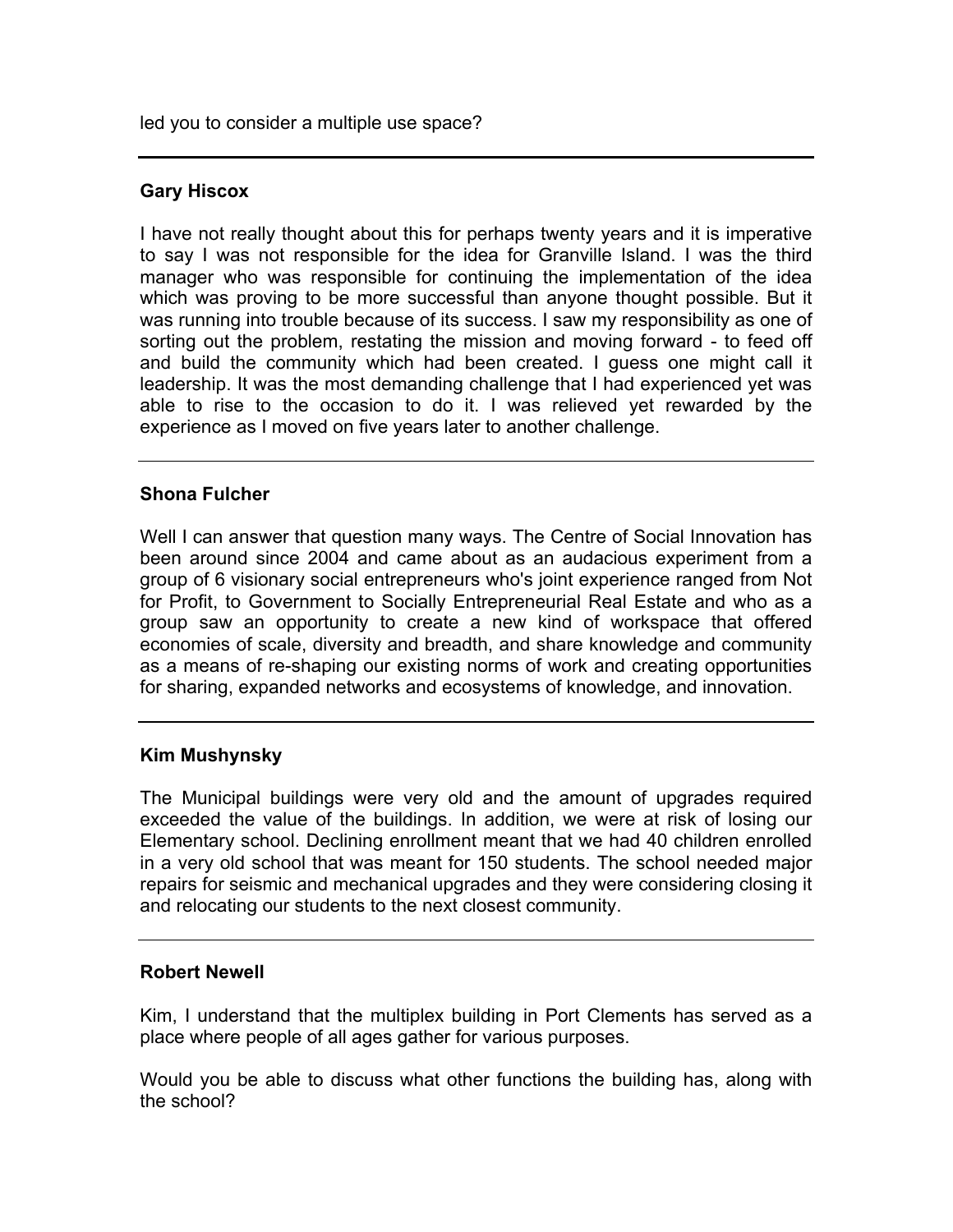## **Kim Mushynsky**

There were various older buildings around town that were inefficient. We decided that combining everything under one roof was a logical answer in a community the size of Port Clements. We have the public library (which is a shared space with our Elementary school), a Senior's room, a community kitchen, Municipal Offices and Council Chambers, a community gym and a Daycare center as well as the Elementary school all under one roof.

#### **Yuill Herbert**

Was it difficult to convince different organizations each with a different mandate (school, municipality) to join forces at the same time?

#### **Kim Mushynsky**

Ironically the biggest hurdle, once the School Board looked at the numbers and realized that being a part of this project was going to cost them less than the options they were considering, was convincing the Public library that they could share a space with the Elementary school and that that would work out.

## **Ann Dale**

Interesting, because libraries are in the midst of renewing their mandate, and they can be such creative knowledge hubs and as well, build social capital in the communities in which they are embedded?

#### **Robert Newell**

The irony definitely stands out there. It seems that a library and an elementary school would be a great fit for sharing the same roof. Ultimately, it makes one wonder if one of the challenges to creating multi-functional spaces is this concept of "turf wars", so to speak, i.e. even though the functions are congruent, some institutions would simply like their own space.

#### **Kim Mushynsky**

I agree with the "turf war" concept. It seemed like everyone focused on what might not work (some of the books would belong to the school, some would belong to the library - what if the books got mixed up, how would you track who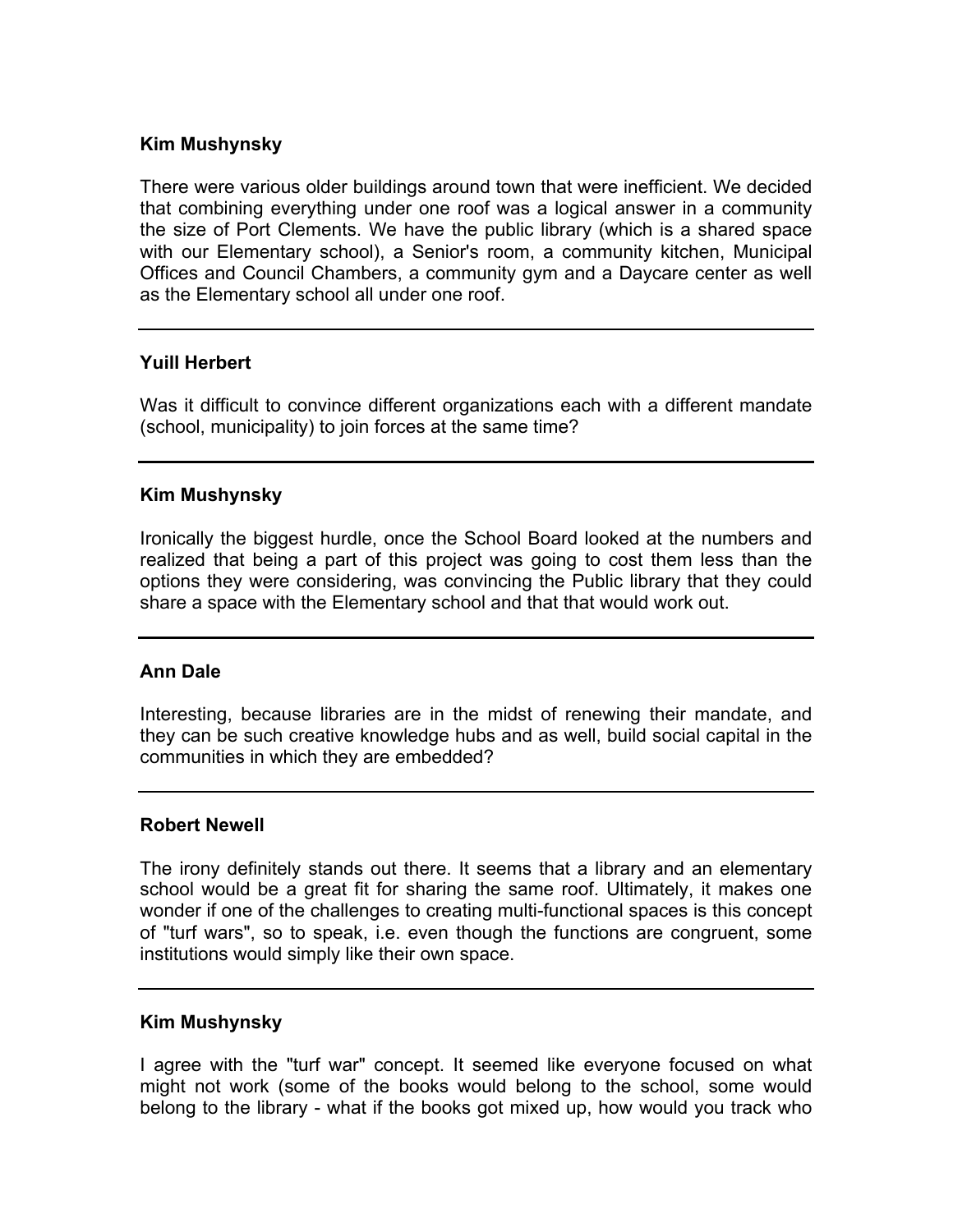had what book for what purpose - school or public...) instead of on efficient use of space. Our public library is open 10 hours per week - why wouldn't you want an alternate use for that space!

## **Yuill Herbert**

Here is a picture of the building on Port Clements:



## **Shona Fulcher**

Kim, this concept of "Turf Wars" was the main argument that CSI (Centre for Social Innovation) also experienced at the beginning. In fact there was such an overriding agreement that 'not for profits' in a single space would compete not collaborate that our Executive Director, Tonya Surman, actually had to convince a bank to open an account for us even though she had deposits cheques from 14 organizations. Banks were so sure the business model was not sound they refused to take the risk... that was 9 years and 3 locations ago.

## **Ann Dale**

Gary, Granville Island, according to an interview I had with Jim MacNeill, who was the Federal Minister of the Environment under Minister Basford, was an unprecedented cooperation between the feds, the province and municipal authorities?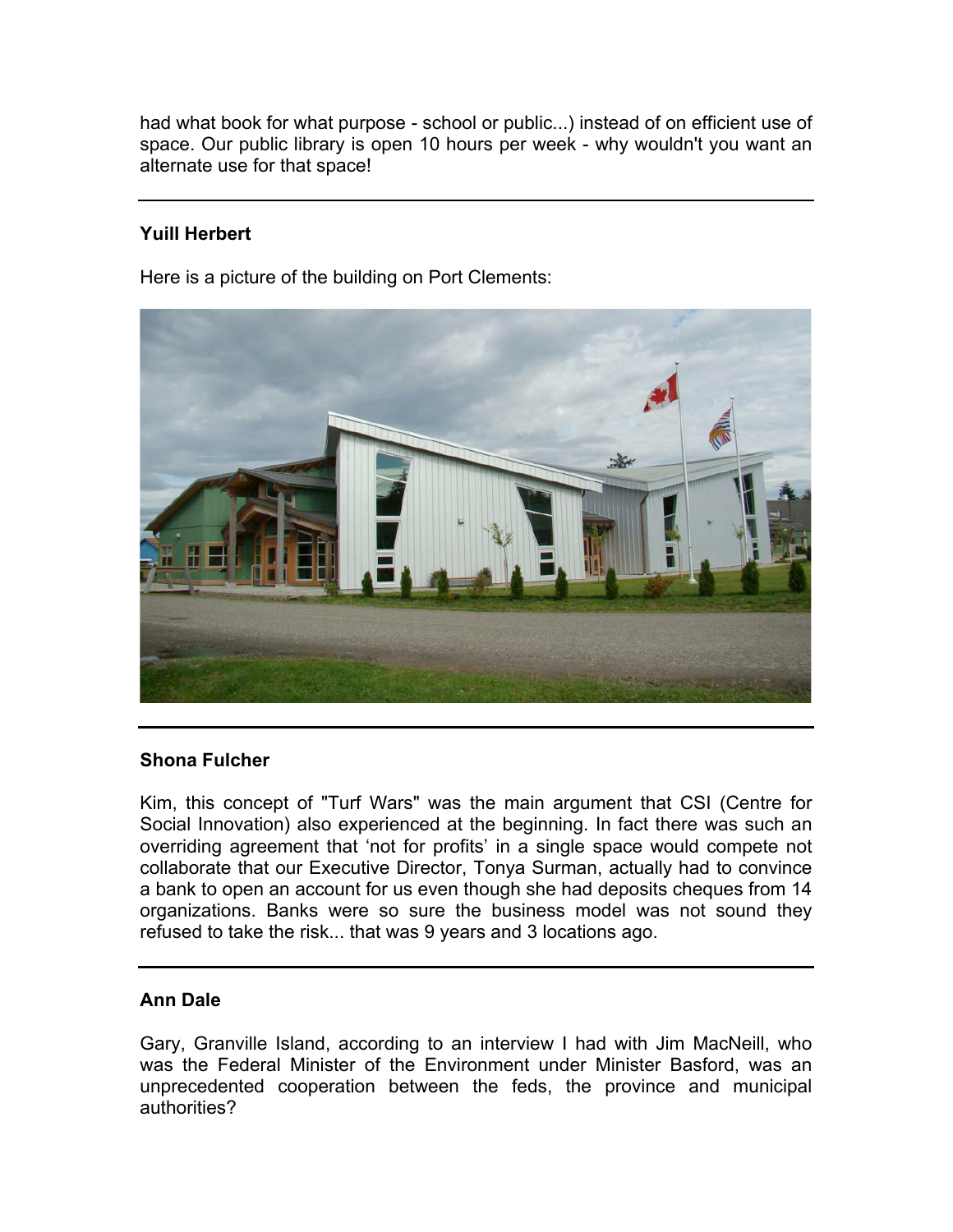## **Gary Hiscox**

Yes, I think it fair to say that there was excellent cooperation between the feds and the city - the province were not involved in the evolution of GI but of course they funded Emily Carr School of ART.

It is my understanding that Granville Island, like Harbourfront in Toronto and The Old Port in Montreal was, in the fifties a declining industrial area in the centre of the city. Federal money had been invested in Toronto by the Federal Gov. to fix that problem, \$250 million if I recall accurately and Ron Basford who was the Minister of Urban Affairs, the Liberal member of Parliament for the area in which GI was located realized that GI had many of the same problems that were being experienced by Harbourfront and felt that there was an opportunity for the Federal Gov to invest in GI and further the goals of his Department.

The land under GI was owned by the Federal Government since it had been created in 1917 (I recall) by filling in a sandbar in False Creek. It was 17ha in area and was managed by a Fed Dept. cannot remember which, probably Ports. The purpose of the project was to create land to enable a model industrial subdivision to be built for resource based industries where raw material could be brought by sea to be converted into products, such as lumber, saws, chains, drill bits and so on for transportation off the island by train. This process informed the physical patterns of the island. Most buildings were simple heavy lumber framed structures at right angles to the water connecting to a railway line at the other end of the building.

After the 2nd WW, the economics of industrial development changed, mainly due to transportation, trucks, so that it was more cost effective for those uses if indeed any existed at that time to move to industrial parks in the suburbs, much like the problem facing the centre of our urban areas and big box stores. I guess, folks at that time were faced with the vocal problem of a deteriorating physical stock what do you do....try and reverse the economics of industrial development, knock the buildings down and reuse the land for, park or housing like Songhees in Victoria or reuse what was there for some other purpose.

I understand that Basford got the support of Cabinet to address the problem, who then transferred the responsibility to CMHC, a Fed Crown Corporation that reported to Basford under the auspices of the local CMHC Regional Director. After much community debate of which I have little knowledge, a pair of young architects who were practicing in Vancouver came up with the idea for GI as we know it. A development plan was prepared and was agreed upon by the City of Vancouver. This was known as the Reference Document.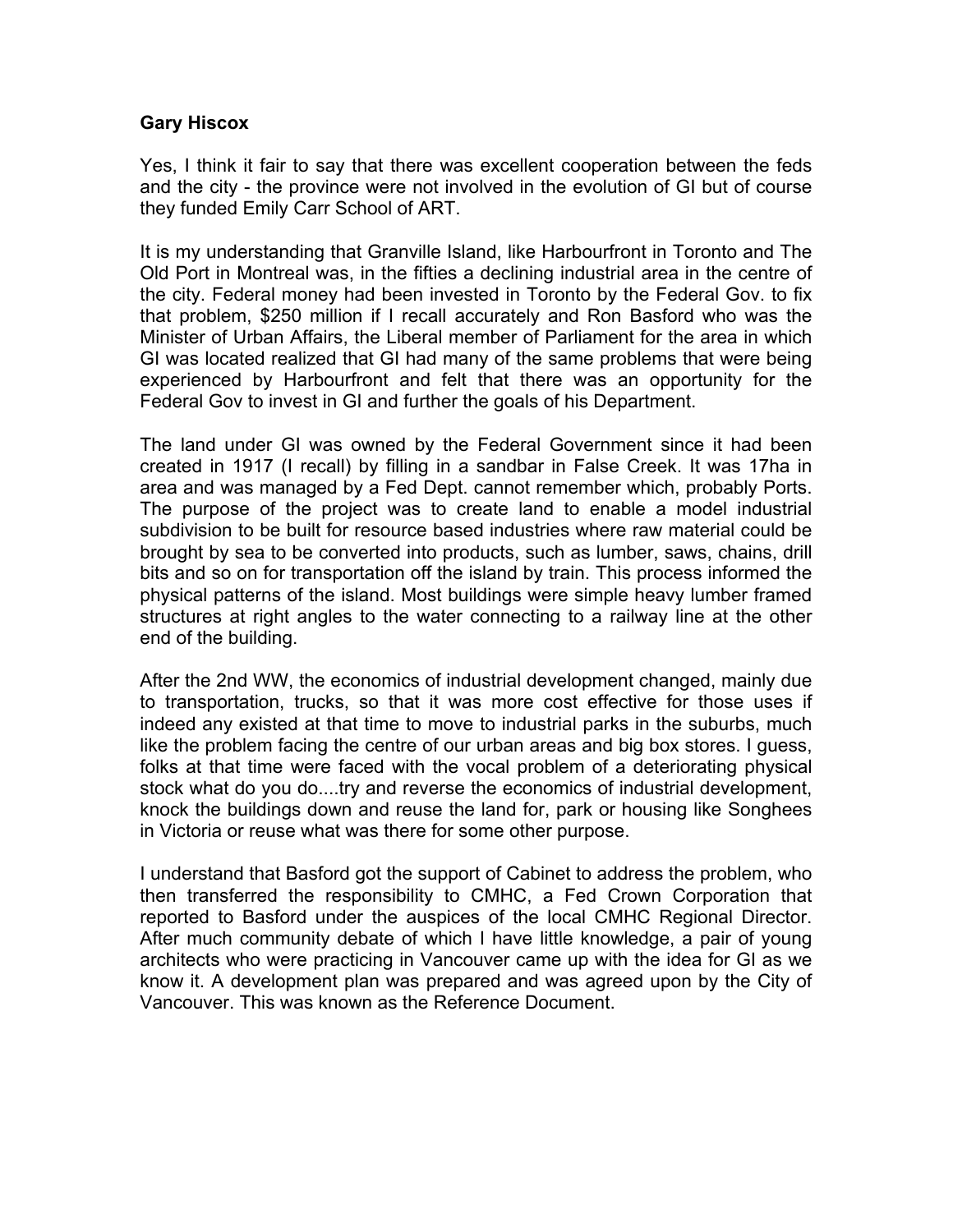#### **Yuill Herbert**

Shona, how did those six social entrepreneurs come together? Was their motivation ultimately profit driven would you say or more to achieve social change through innovation?

#### **Shona Fulcher**

The Centre for Social Innovation is a registered Not for Profit so it was definitely an opportunity to create something new, and to create space for innovation. All of the entrepreneurs who made up our original board believed that in order to successfully tackle the looming problems of the future we needed to create new and more robust ways to tackle them, and that fundamentally collaboration not competition is the key to substantive, innovative, affective systems change. They are all entrepreneurs at heart and wanted to create new answers.

#### **Shona Fulcher**

Kim, Have the different groups in your space experienced any unexpected value from sharing one location, any unexpected synergies?

#### **Kim Mushynsky**

There are some kind of cute synergies - we do movie nights in the Senior's Room monthly and the community kitchen is right there for a convenient venue for selling snacks/popcorn/whatever for the movie goers.

We also recently did an all island youth art show in the Multi-plex and we probably experienced more traffic for the art show than if it was held in a separate building because all the school kids attended, but all library goers walked past it, anyone with Municipal business viewed it as they entered the building and even if someone hadn't come specifically for the art, everyone stopped and looked at it.

#### **Rebecca Foon**

This is such a lovely story, fascinating to see how the multi-functional space brings together a diversity of people (school kids, seniors, library goer's) - helping to build community - and it must be easier to organize these events than if they were all in separate buildings. Probably allows for a better turn out for the events as well!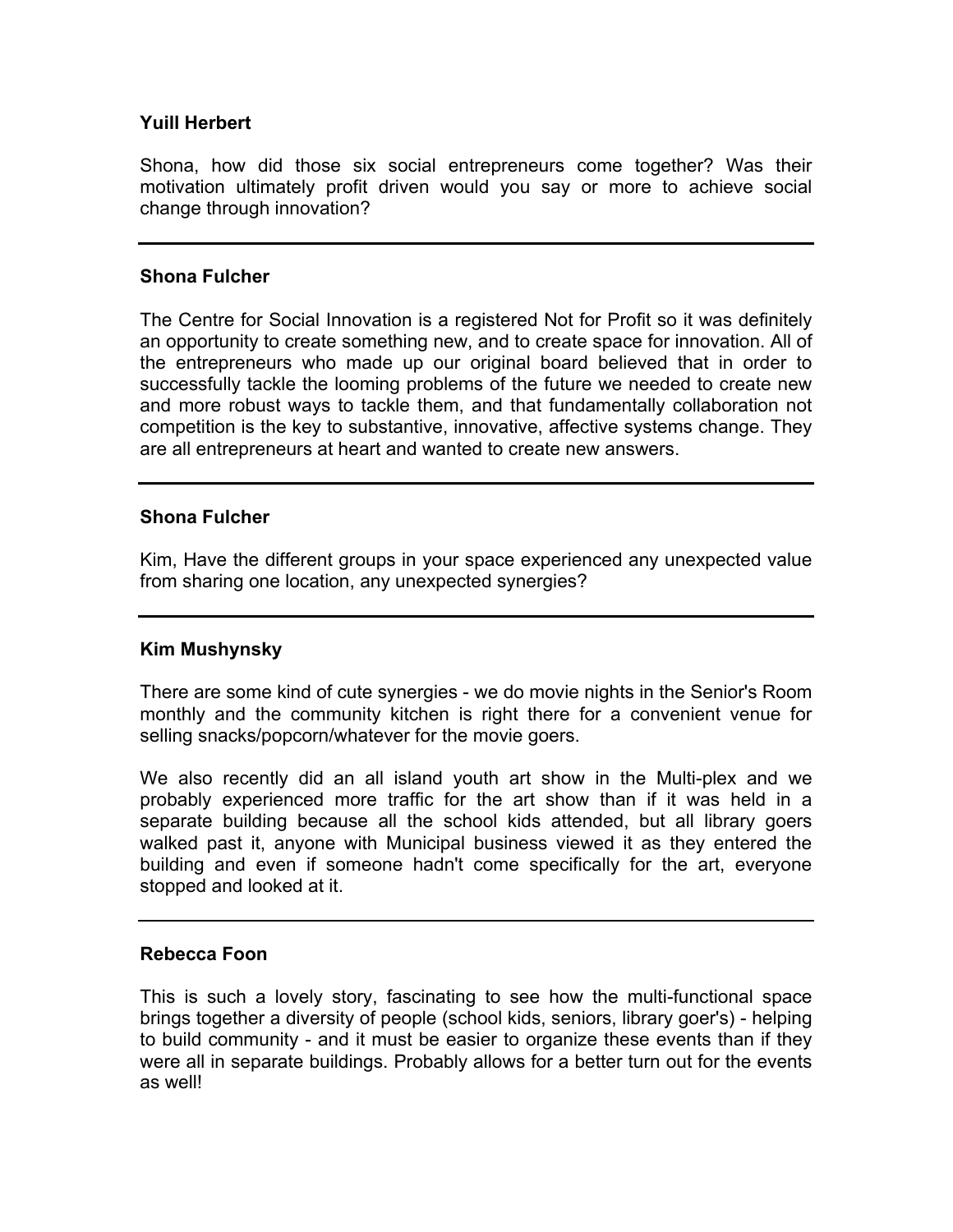## **Ann Dale**

This leads nicely into what the co-benefits are that you have observed from sharing space in each of your projects? Can each of you also focus on the innovation(s) that have been gained?

## **Gary Hiscox**

The idea was to create a community which would occupy the buildings for marine uses providing services to boaters, arts and cultural uses like theatres or educational facilities, small clean industries like collapsible canoe builders or glass fabricators or printers or lute makers you name it, artist studios to make and sell their wares, a community centre to support the adjacent False Creek housing development being undertaken by the City, open spaces for folks to wander around, for those industries that wanted to stay like the cement plant due to its locational advantage adjacent to downtown experiencing much development and maybe a public market to sell locally produced food.

This was all happening in the sixties, long before the present day emphasis of 100km diet.

The project was approved by the City and Treasury. \$25million was set aside by the Feds for the project. \$19.5million was expended and the balance returned to GRF. One third of \$19.5million was expended on buying up leases, one third on infrastructure such as roadways, repairing docks, lighting and street furniture to support rain cover between the buildings and the public realm and one third on the upgrade of buildings for their new uses. Buildings were released for the prescribed new uses either in an as is condition or upgraded. The island is self funded and receives no further direct public funding.

Broad principles were established not necessarily stated, I recall, that the island was for locals and that it would only provide opportunity for those uses not found generally in the City. It was a unique place. The island would not be a predator upon what went on off island. It was not intended that clothes or fashion items for example would be traded there. There was a notion that it would be an incubator for arts and craft activities. It was not intended that housing in the conventional sense would be located there. It was not intended to be a "festival market" as we know many private mixed-use redevelopment projects.

An office was created on the island under the auspices of CMHC to implement the project...to lease buildings as blocks like the Maritime Market or Kids Only Market or entities within each building like arts studios or the Public Market. Staff were hired to maintain the island such as collect garbage or keep the Public Market clean or to paint buildings. Service contracts were let each year or for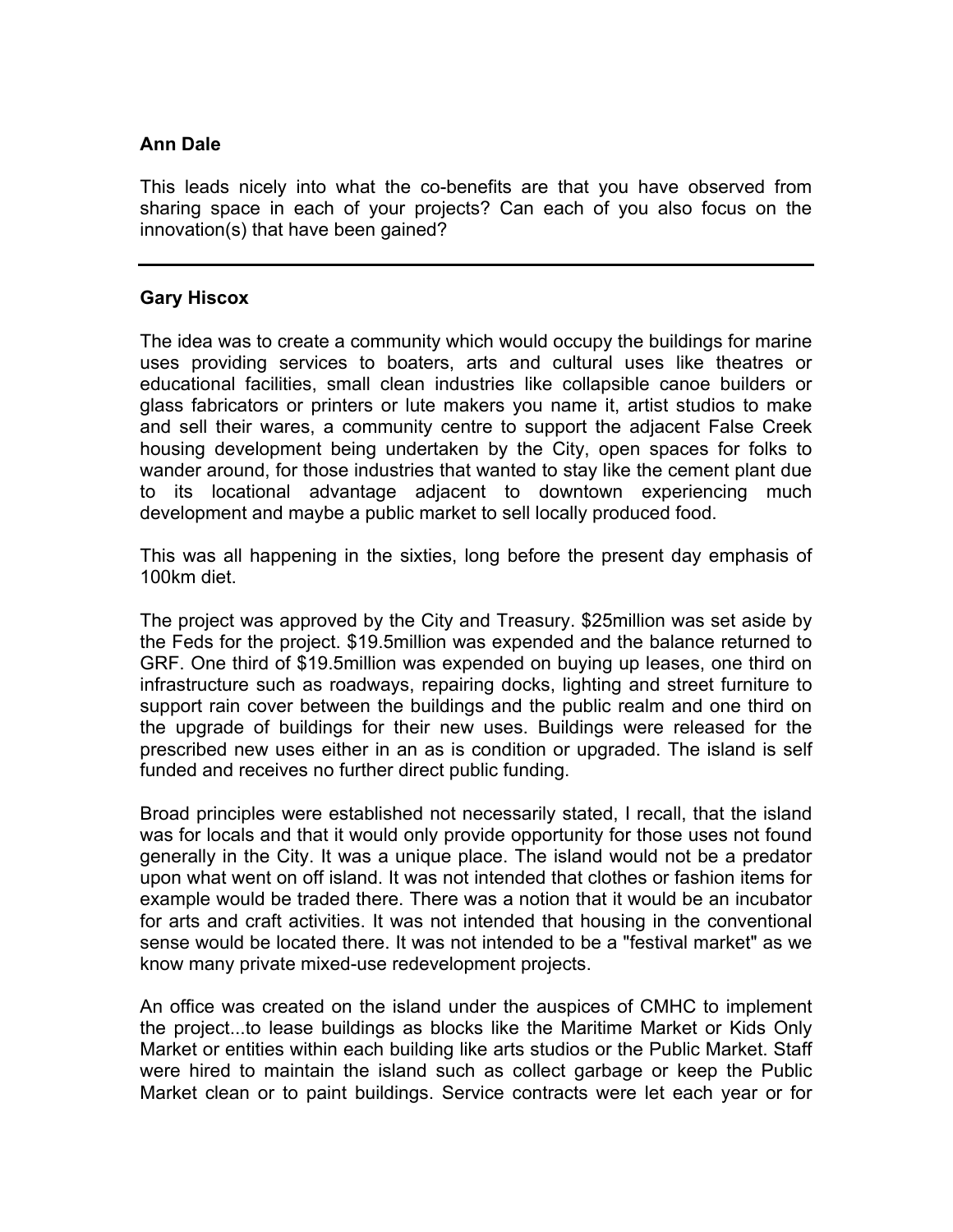specific jobs to keep the island in good repair such as landscaping or buildings or streets. A Trust was formed of politically appointed persons, knowledgeable in their field to advise the local CMHC site office. They had no authority, only persuasion.

The island became and still is a local success much revered where we all take our relatives when they come to visit us. In fact it was so successful that by the eighties traffic jams were the norm each working lunchtime and on Saturdays, Sundays and Public Holidays. It became a public embarrassment for the Feds...why couldn't the parking problem be fixed. Allegations of overbearing management of the Public Market emerged. In response a privately funded parking structure was proposed which was required but not given by CMHC.

As a result of this decision, the Trust resigned as does the Manager of the Island and the person responsible for Public Market.

A new manager is appointed who reorganized the traffic flow of traffic on the island, converted three of the undeveloped buildings for paid parking as an alternative for those who are unable to find free parking and initiated a review of the operation of the Public Market. Strategies are developed for alternative ways of getting to the island.

A new Trust was formed chaired by an individual experienced in and understood building community.

## **Rebecca Foon**

It also seems like the Centre for Social Innovation has been expanding quite dramatically over the last few years. I assume this has resulted in an even more diverse network being created in Toronto and elsewhere - I would love to hear more about how this all came about.

## **Shona Fulcher**

Rebecca, thank you for your question.

Yes, when I started with CSI in 2010 we had one location we now have 4 locations including our newest location in NYC which opened on May 1st of this year.

The expansion came about out of need and desire we started with 5000 square feet in 2004 and by 2007 had 24000 square feet and a waiting list.

And the opportunity for a heritage building in Toronto came about and we decided it was time to expand. But as you might have guessed as a not for profit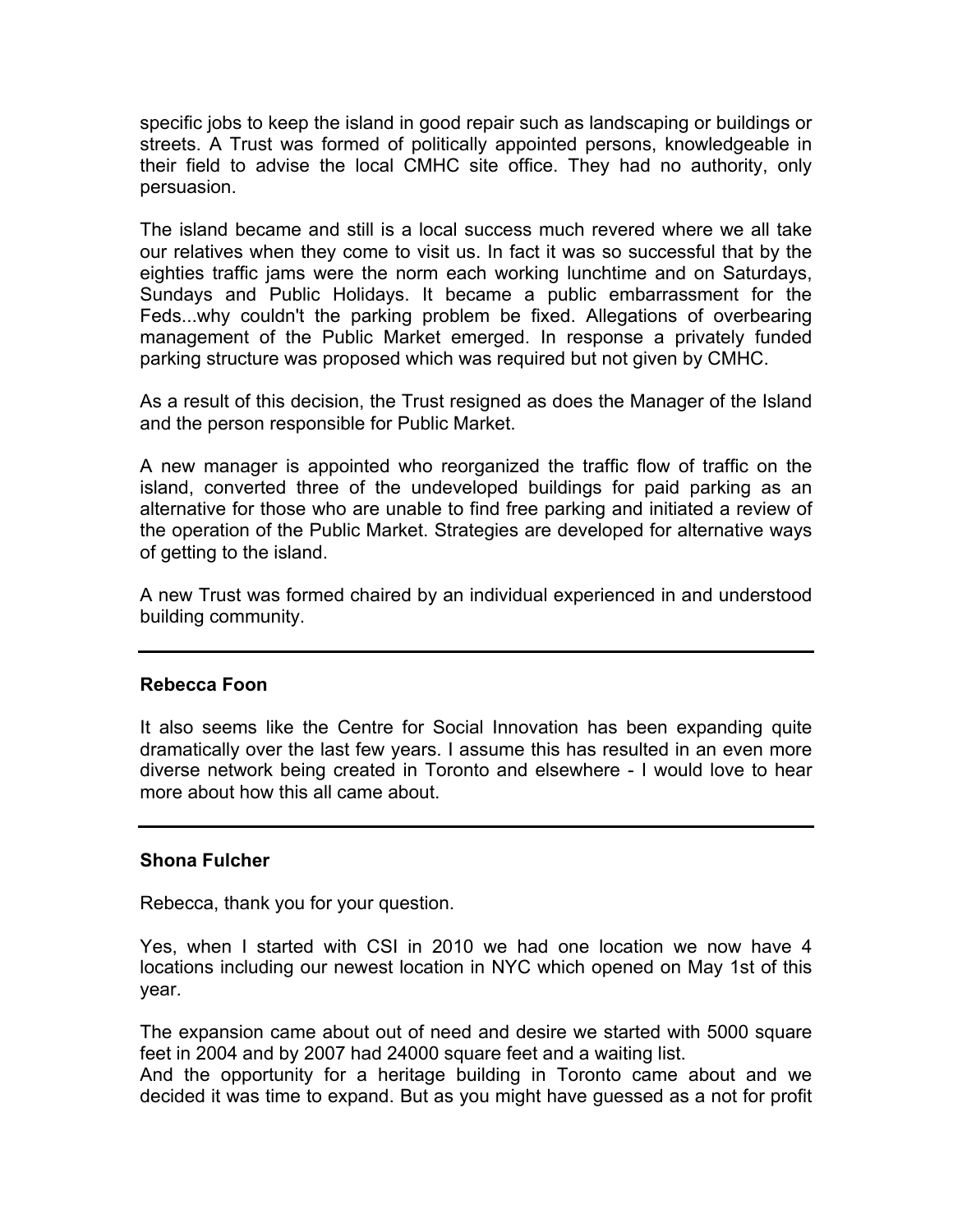we didn't have a lot of assets to back up our sale offer so with the input of our amazing board of directors we decided to leverage what we did have, and that was social capital and community engagement. We knew that people wanted to be involved with CSI and to support it so we created a financial vehicle called Community Bonds where we went to our networks and communities and offered them and opportunity to invest in CSI. We raised 2 million dollars in 4 months and this coupled with a loan guarantee from the city allowed us to purchase a 6.4 million dollar building and expand our space and networks concurrently.

We opened our Regent Park Space in 2012 working in partnership with Artscape and Daniels Corporation to move into and emergent neighbourhood in Toronto to spread our model and mission to an even greater diversity of people.

And NYC came to us, and it was just too wonderful and opportunity to pass up.

And there have also been large strategic gains to our expansion. There is a sweet spot for a sustainable business model in size and our original expansion helped us to achieve that, but also as our community grows in size it also grows in knowledge and depth, and our mission is to catalyze innovation so this is an important leap for our community as well.

Also with our growth we have been able to create more platform support and programming to accelerate our member successes and this too has been a great gain for us.

#### A few examples below

- [The Community Bond](http://socialinnovation.ca/communitybonds)
- [CSI Catalyst](http://www.csicatalyst.org/)
- [Catapult Microloan Fund](http://socialinnovation.ca/catapult)

## **Rebecca Foon**

Congratulations - this is very exciting!

And, it is a powerful example of a transformational model around workspace that has been very successful.

## **Gary Hiscox**

The development plan for the island, the Reference Document, was reexamined to identify all of the uses on the island to identify any shortfall. It was apparent that there was no clearly stated mission for the island and that the focus on the arts and cultural component had not matured.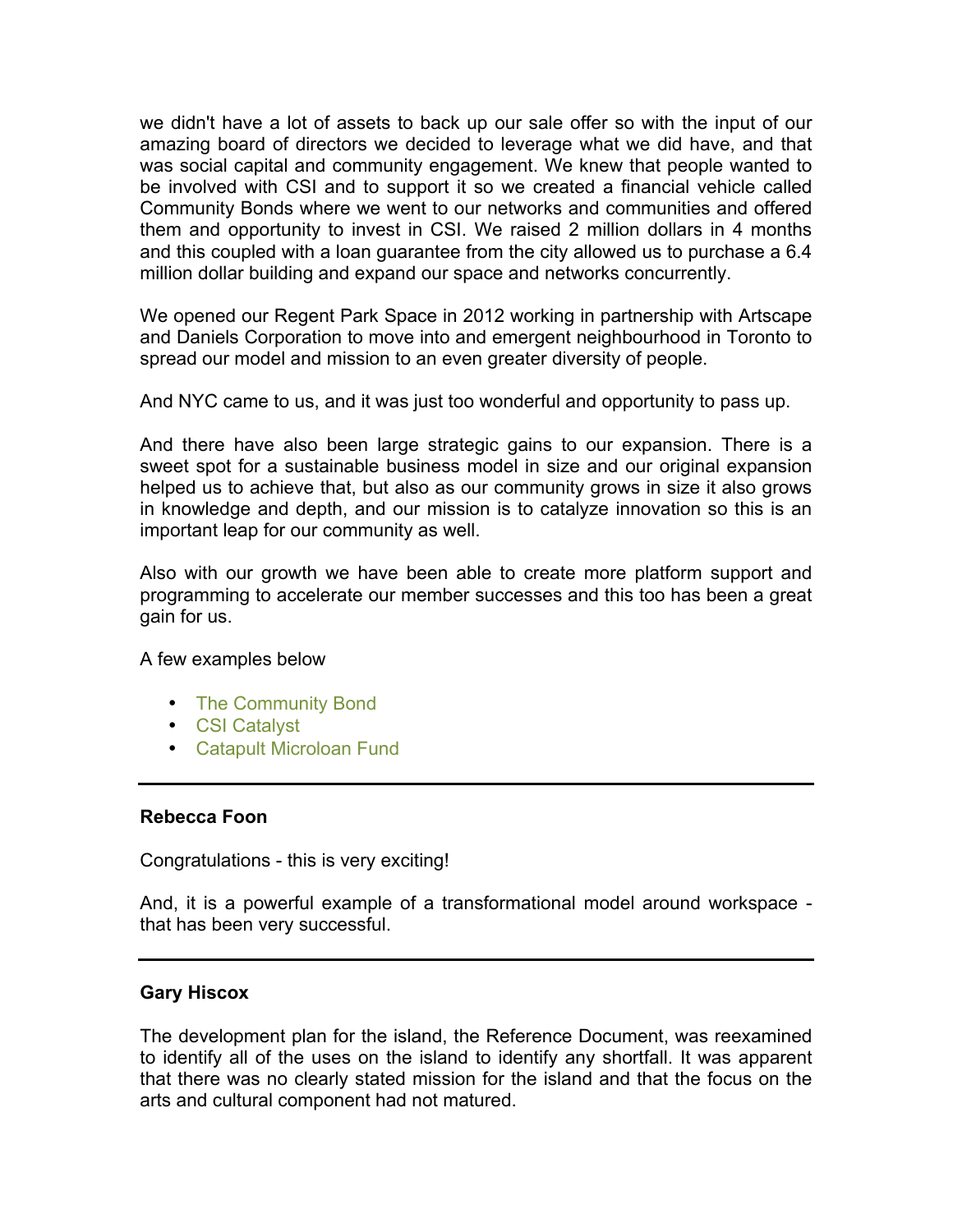The mission statement was developed in collaboration with the Trust, the authors of the Reference Document and staff.

Staff was reorganized and hired to manage the leases, control monies coming in and going out, manage the operations and maintenance and a new position formed responsible for public affairs and programming. The manager assumed the responsibility for managing staff, keeping the Trust informed and directing new opportunities to continue building out the island.

The mission statement became and important guiding tool used daily where all tenants and employees were expected to know and to use it as such.

The commercial side of the island was strong. There were some 250 businesses operating on the island. More buildings were upgraded using revenues derived from the leases mainly for arts and crafts purposes. Communication tools were developed to let the public and staff know what the administrators of the island were thinking. Community events were undertaken such as having the Vancouver Symphony play in the out doors in the summer, celebrating anniversaries with tenants or encouraging local groups to pursue their aims. The Vancouver Readers and Writers Society was supported as was the Comedy Festival. Anything was pursued that reinforced the cultural side of the island, that emphasized the local nature of the island and minimized the reliance on cars as a means of getting there. The strengthening of the cultural dimension of the island reinforced the success of the private and not for profit operations.

## **Kim Mushynsky**

I can't speak for large urban areas but in small communities the financial logic of multi-purpose buildings is so overwhelming that I find it hard to wrap my mind around people getting hung up on competition issues. The activities that take place in a multiplex are all going to happen in the community anyway - how can one logically argue that they are somehow going to be damaged by occupying one space where every tenant realizes financial gain by shared janitorial, shared washrooms, shared electrical...

#### **Robert Newell**

I've been thinking on this comment, Kim, in regard to the differences between creating a multi-functional space in an urban or a smaller community. From the social perspective (rather than the economic), I imagine this would influence the success of the space as well. I remember from your bio how you noted that the lines between professional life and everyday life can blur in a smaller community, which makes me think that, for smaller communities, this might be conducive to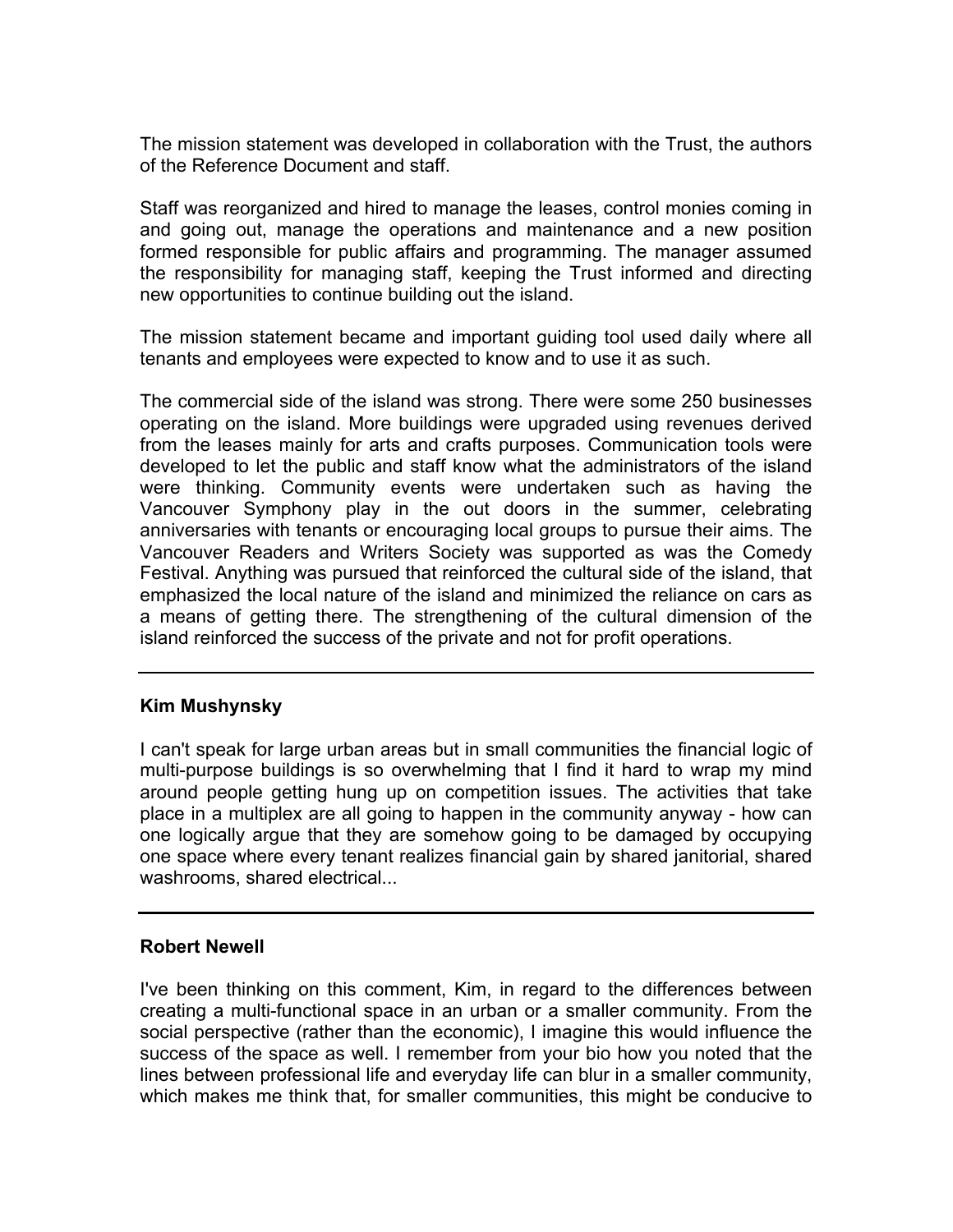bringing people together through shared spaces and operating a community hub. And, this sounds like this is the case looking at your examples of joint community functions.

## **Yuill Herbert**

CSI was one of the first shared workspaces but there are others in Vancouver – [the HiVE](http://hivevancouver.com/) - and all over the place, i.e., [the HUB.](http://www.the-hub.net/) What do you think have been the successes and challenges of promoting that new form of collaboration?

## **Robert Newell**

I really like the model of shared work space, and I have had the opportunity to visit the Hive in Vancouver several times in which I believe has a similar model to CSI (Shona perhaps you could shed some light on the differences, if you know of any?). One of the things that I have noticed about the value of shared workspaces, through talking with people that work in them and those who don't (and are working at home), is that they break isolation. So, even if those in the workspaces aren't working in the exact same field, and "turf" isn't a big issue, simply being around others that are engaged in work seems to help one's productivity.

I talked with someone who worked from home that hired a person just to, more or less, hang out with them (and work on their own stuff) while they worked as they found that another presence was motivating.

## **Kim Mushynsky**

I would also think that shared work spaces could capitalize on things like joint copy stations so that all the separate businesses/organizations didn't have to purchase copiers and would actually have access to better quality equipment than each individual place could afford if they all needed to be independent.

## **Shona Fulcher**

Well I just got back from the Non-Profit Centres Network Co-Working conference in Denver so I think I can answer one of the challenges with great surety... who empties the dishwasher??? I am only being slightly facetious, one of the challenges to a shared space is to create culture and structure that helps create a sense of ownership within the community for the space. This is particularly challenging because for most people most of their work lives have been in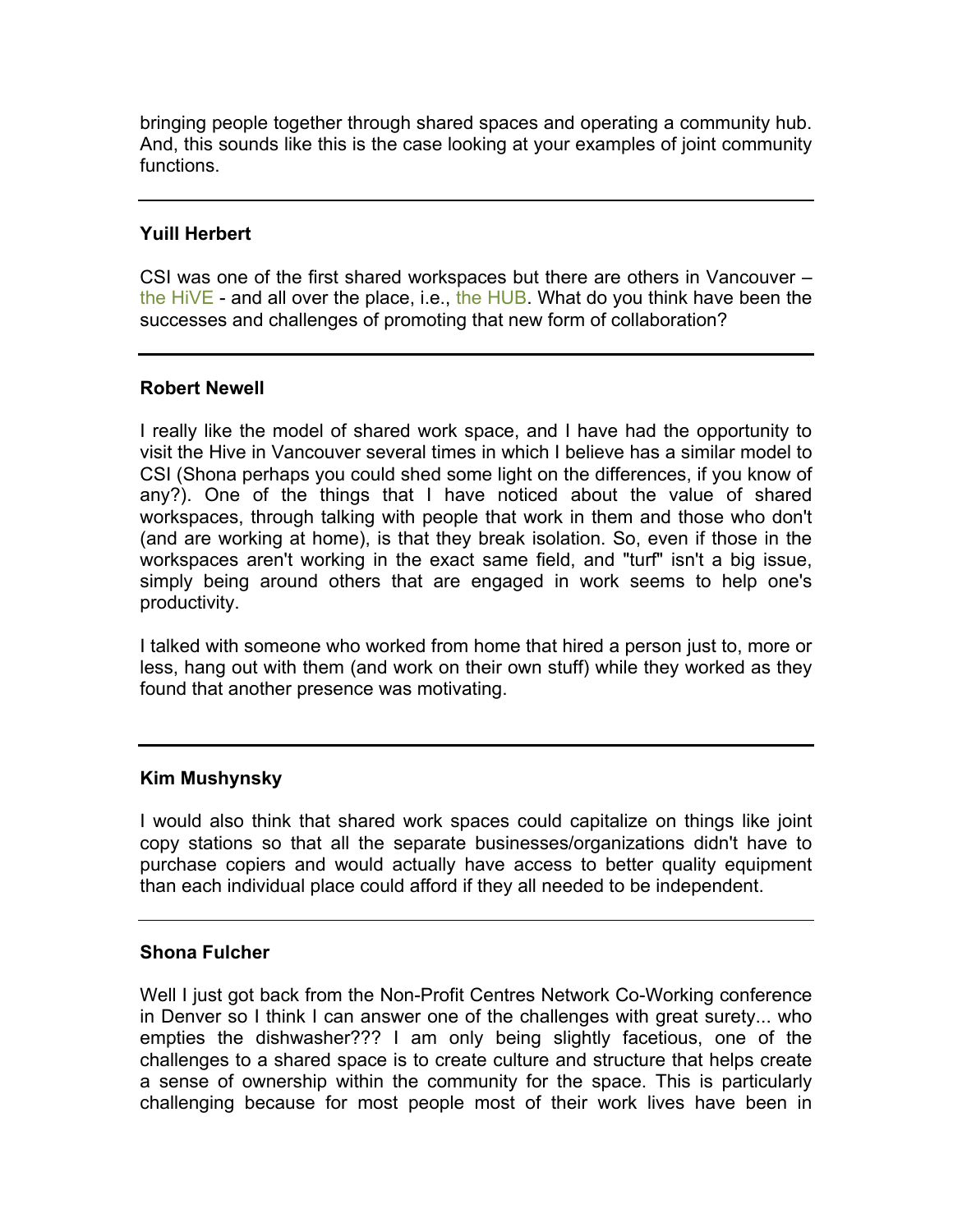locations where they had not input into the operations of the space. And to add to that a successful shared space must hold the balance between culture and process very carefully. Culture is what will really govern the success of your spaces but process must be there to back it up.

- **Successes** there are so many successes to this kind of workspace. Let's start with the least often mentioned but one of the most important - **Happiness**! The Centre for Social innovation is a happier healthier place to work than your average cubicle jungle.
- **Passion** being surrounded by like-minded people who are passionate about what they do is a natural catalyst for excellence.
- **Network expansion** This cannot be undersold. I have yet to see a question that the extended network at CSI cannot handle and the value of that much knowledge all gathered in one virtual location is immeasurable.

Add into that shared knowledge. Targeted programming, financial opportunities and more and its just a very smart way to work.

## **Robert Newell**

This is a really interesting point, Shona, about the day-to-day operations aspect being one of those potential challenges. I also see that this might create a number of opportunities in terms of ensuring that the members of the shared space are working together in some capacity. To clarify, I see the creation of rotations lists and schedules for people to do this operation as almost a first step to introducing one another and having people activity discuss plans for keeping a work place running. Perhaps, without these, there could be more of a risk of people coming to work, sitting in there own space, and not engaging with others in the space?

## **Shona Fulcher**

Yes, it's like any party you've ever been to, all the really interesting stuff happens in the kitchen. We were able to create rosters and list when we were only 14 organizations but now we are over 400 and must rely and culture, modeling and good solid orientations, on boarding and expectation setting. And a little humour and fun never hurt either.

But yes, shared task are always opportunities for collaboration and its getting the members to see this too that makes an impact.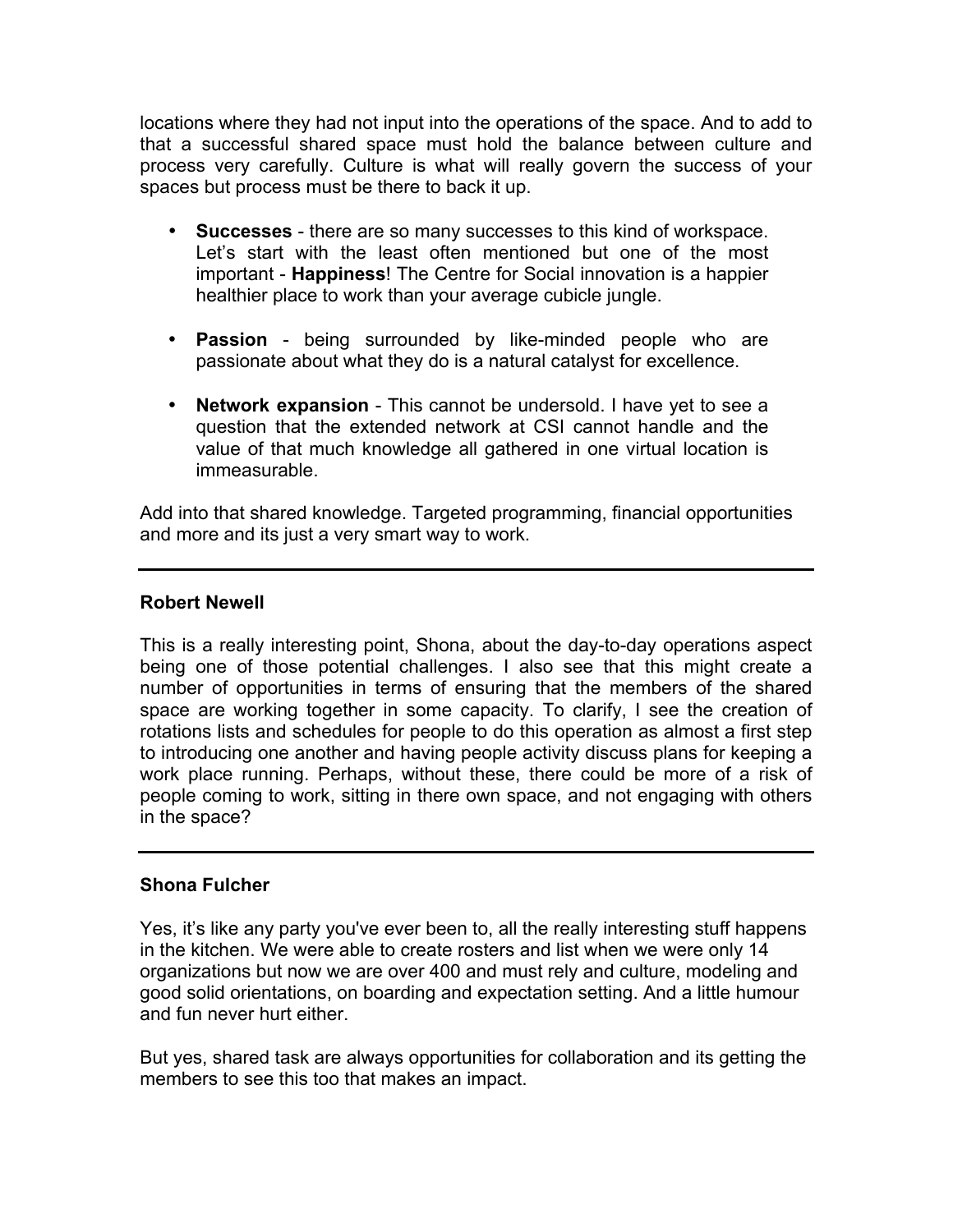## **Yuill Herbert**

I'm curious to know what kind of conflicts you have experienced- either from diverse interests clashing, resource scarcities or others... and how they have been resolved- through mediation, legally or otherwise?

#### **Shona Fulcher**

I think this is a very important question, and one I was also asked in Denver last week.

I think it is impossible in a shared space, co-location space to not experience conflicts, particularly when for many people in the space this is a new kind of workspace for them. CSI handles conflicts by tackling them head on, and by this I mean we insist that all members attend a CSI 101 orientation session at the beginning of their membership and part of what we do in this orientation is to discuss the expectations for the workspace and what to do if they find themselves in conflict. And importantly, our first line of conflict resolution is to ask them to deal with it amongst directly with the person they are in conflict with. Believe it or not this resolves most of the conflicts that member can have with each other.

If they are unable to resolve their issue they would then bring it to me and if it continues we take it through our conflict protocol all the way to the board if necessary. Thus far that has never been necessary.

The conflicts that I have experienced are about space usage and disagreements on how space should be used and these have been minor and easily rectified. Our community really does take to heart that the space is shared and that means creating space for others as well as oneself.

## **Kim Mushynsky**

I agree that the concept of shared space etiquette represents both a challenge (making sure everyone is like minded and participates in the activities that keep the space clean and enjoyable) and an opportunity to bring people together and while coming together for that purpose other benefits can synergistically happen.

#### **Yuill Herbert**

Kim, are you able to be more explicit about the financial benefits - commenting specifically on the savings that have resulted?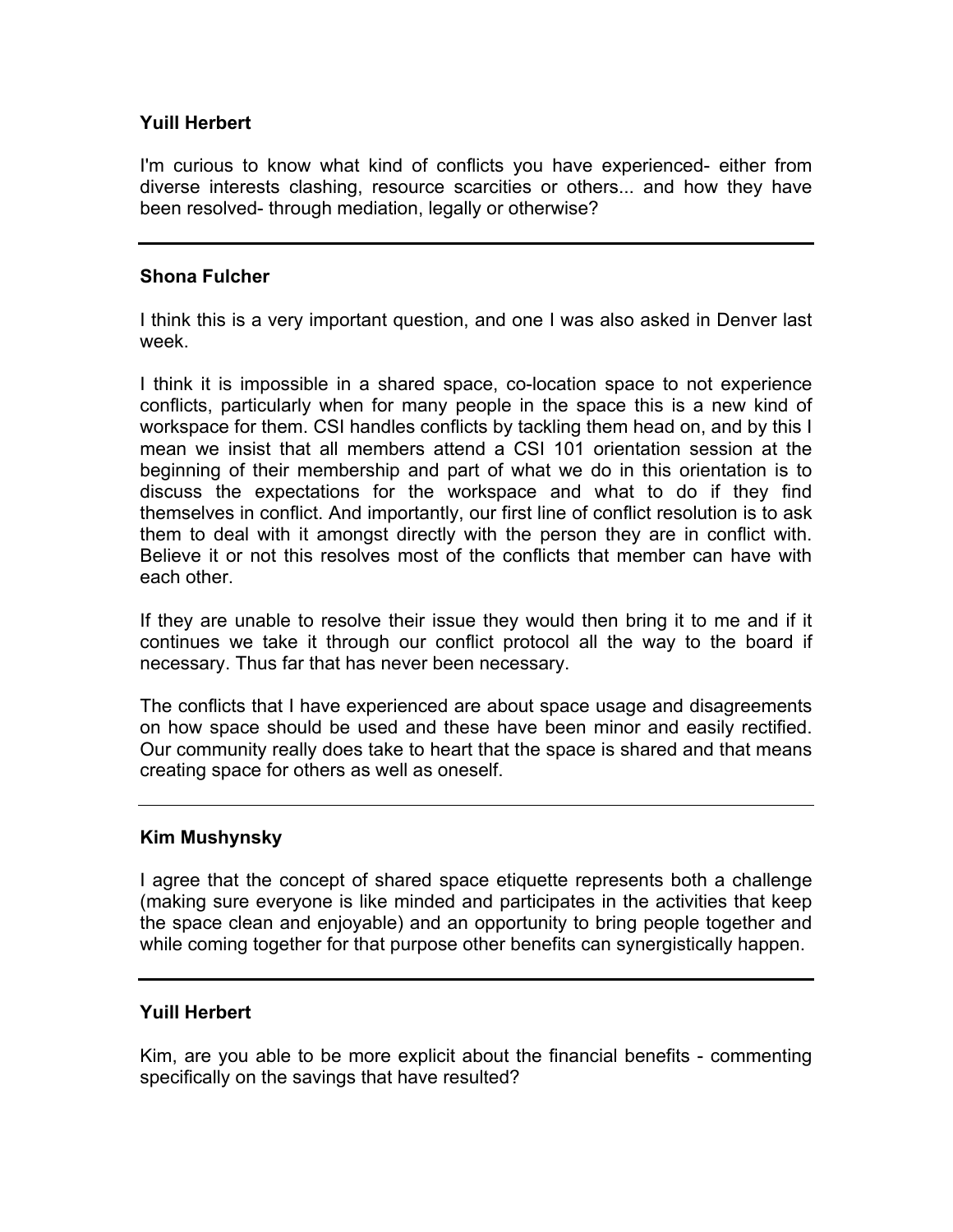## **Kim Mushynsky**

Well we have multiple users that can share one janitor - making them more efficient and therefore less costly because they flow smoothly from one work space to the next - not having to leave one building, go to the next, etc. Also we share washrooms - less building costs, less use of resources such as water/sewer - less things to clean again. The library gets used 5 days per week and two evenings instead of two separate libraries which need all the same resources, one being used two afternoons and two evenings per week and one being used during school hours. We can flip uses as needed (so the Senior's room can be used by the Senior's as needed but can then be used by the Yoga group, by the rec. committee to have movies, etc - just maximizing the use of a space that requires heating, lighting, etc., whether or not it is in use).

## **Yuill Herbert**

Gary, what were the other possible uses and do you know why this particular approach caught the imagination of the City and/or CMHC?

## **Gary Hiscox**

My sense was that many in the community had views on how the island should be rehabbed, many felt that it should have been a park, probably others for housing. It was Hotson Bakker Architects who had the idea of renovating the buildings for all of the uses, the challenge was just who would reuse the buildings. The province saw an opportunity for an art school, local entrepreneurs thought a maritime market would work, the Kids Market, restaurants and so on. Not sure how the Public Market came about.

## **Robert Newell**

I also see how Granville Island's vibrancy and festival culture seem to have influenced the surrounding areas in Vancouver, for example, the more newly developed walkway that has been developed from False Creek to Granville Island and water taxi transportation to the island.

This being said, Granville Island is a well-established and large district embedded in a large urban area. So, I wonder if this sort of development of adjacent pedestrian space can be applicable to smaller communities. Kim, perhaps you could shed some light on this. Have parks and pathways developed around the multiplex as a result of it being there and having many community uses?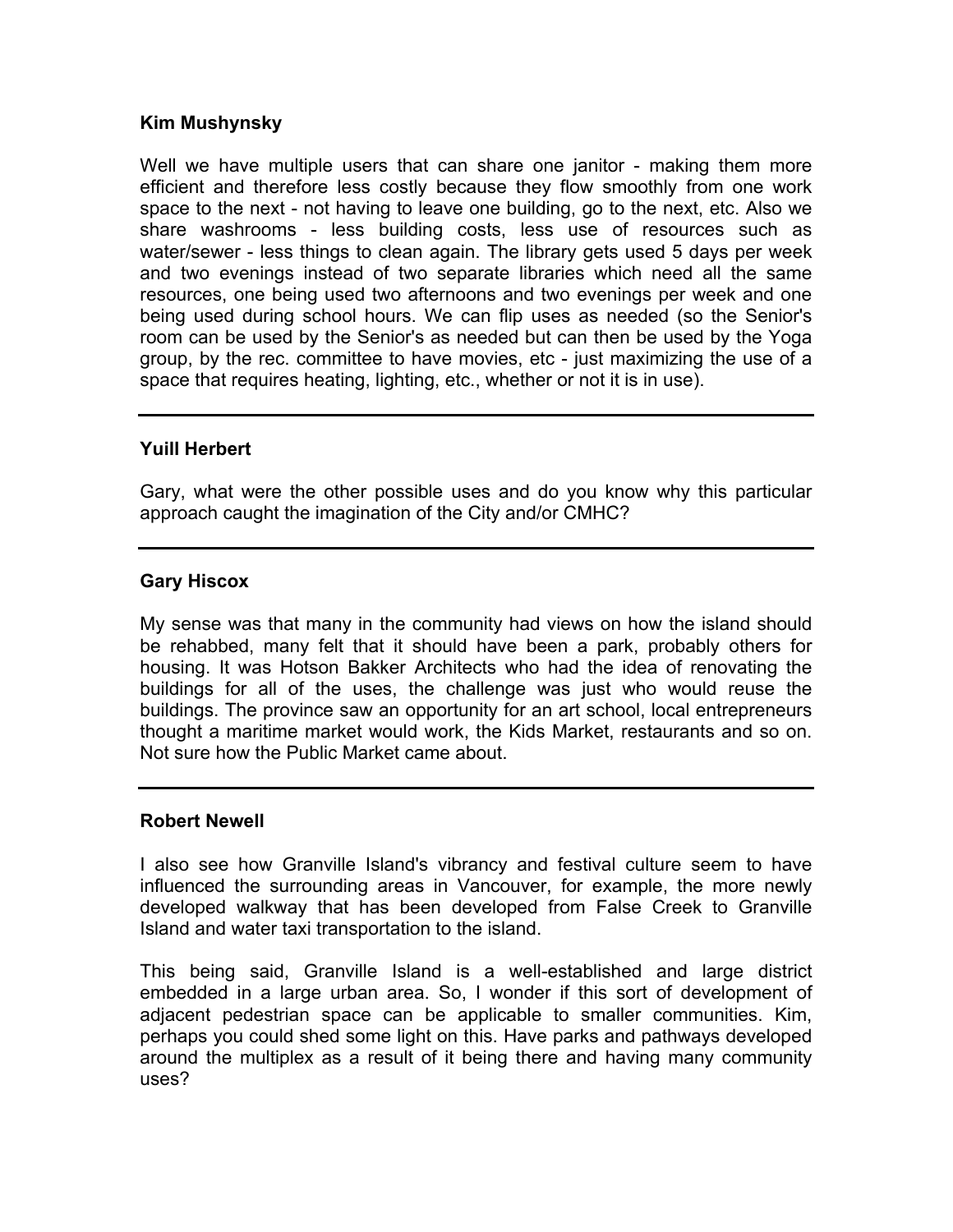## **Rebecca Foon**

Shona, it seems that one major benefit for organizations/individuals working out of CSI is that they are exposed to a diverse network of individuals/ors also working out of the space, all sharing a similar world view and ethic. Does CSI host networking events regularly – and have you noticed organizations begin to work/collaborate together within the space?

## **Shona Fulcher**

We do have regular networking events. We run a once a month networking event on the first Thursday of each month called *Six Degrees of Social Innovation* which is targeted not just at members but at the extended networks of social innovators in Toronto. This has been a very successful event. We also promote structured and unstructured networking within the spaces regularly through our Community Animation staff and programming. Our Community Animators are staff members who's focus is to get to know community members so that they can see and encourage opportunities for networking amongst the community. We also run events that bring members together in social settings to encourage more organic collaboration opportunities. These are things like salad club weekly, bagel bonding, Friday night innovation drinks etc. and the goal of these is for them to be by the members for the members with support from staff.

But we do also like to say that everyone is a Community Animator too meaning it is all staff's responsibility to support the growth and success of the community.

## **Kim Mushynsky**

I worked for Community Futures for a couple of years and we poked around a bit at the concept of an incubator multi-purpose building for like minded entrepreneurs because in an area as small as Haida Gwaii we really felt that businesses would benefit from things such as one accountant located on site to assist with getting people's books in order which is sometimes daunting for new businesses and one marketing person to provide that service - so we saw it as bringing together all the varied resources to help a business get off the ground. Unfortunately we never got this model up and running but I still feel the idea has great merit. Entrepreneurs might be really good at whatever their particular business is but there are so many aspects to running a successful business which could be outside their scope.

## **Yuill Herbert**

Perhaps the first rural CSI on Haida Gwaii???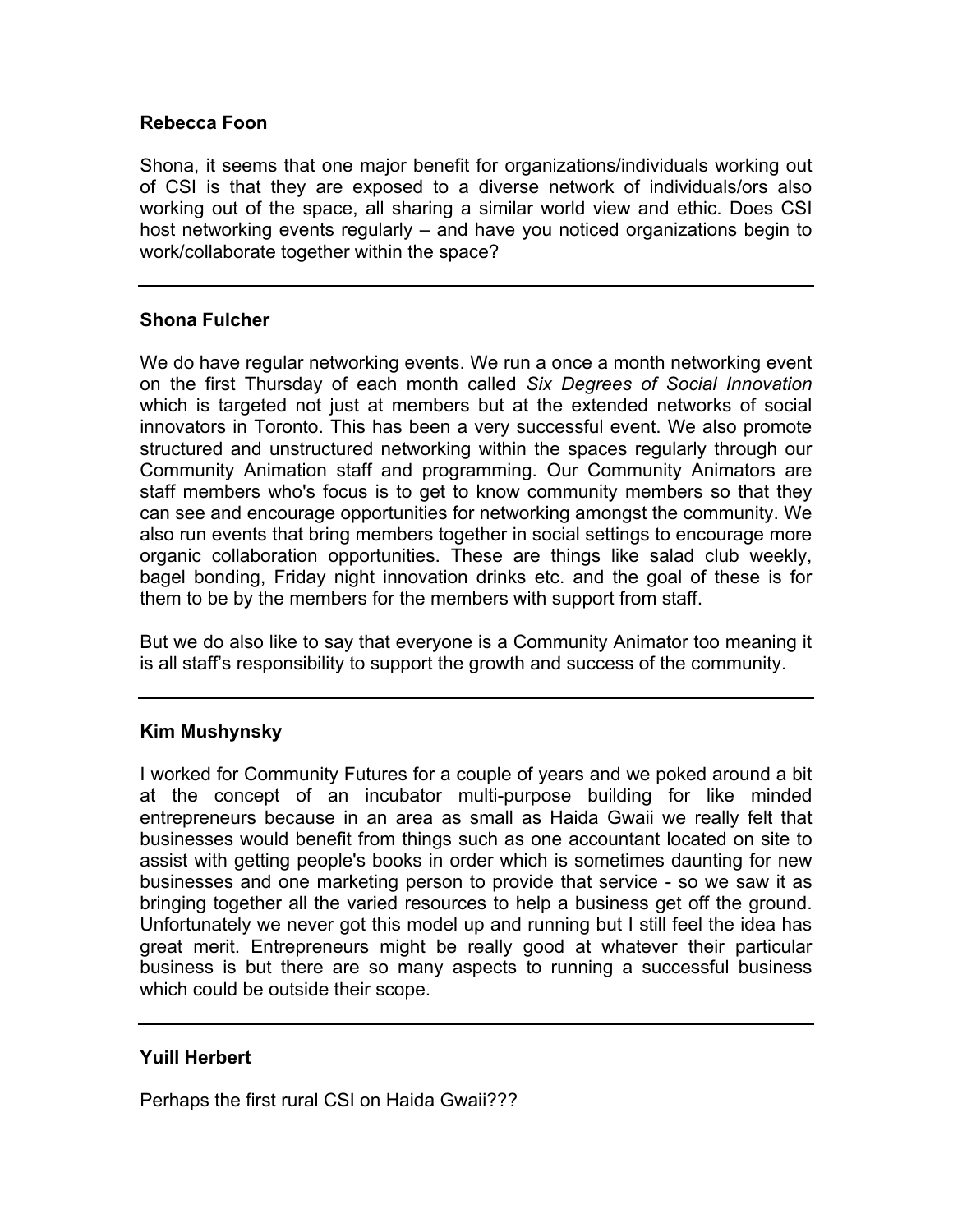## **Kim Mushynsky**

I hope some day :)

## **Ann Dale**

What social co-benefits have all of you observed, Kim touched on a few? Gary, what do you think the impact on Granville Island will be with the Emily Carr school moving?

As well, Gary, have you observed economic co-benefits of these diverse groups co-locating?

#### **Gary Hiscox**

To Ann, I think it is a shame that Eccad is moving off the island but the problem is that as any successful entity on the island succeeds and wants to get bigger this is difficult to achieve, firstly is there any suitable space and secondly there was always a notion the Buildings on GI would be "fine grained" and that change would be accretive. You will recall we did expand into an adjacent old building and there was debate whether it was a good idea but we wanted to hold them. I am not aware of the details of the recent discussion of the move to new premises off island. The environment or ambiance for the school will sure be different for staff, faculty and students and the Island will lose an important dimension of students.

May be Eccad want a muscle building, an ego building in a new spot where all of the uses in the school can be combined. The interesting question is who will take the Eccad buildings and what happens to the lease with the Province which probably has a number of years to run...I am not privy to these aspects.

#### **Ann Dale**

I would like to add to this, in Ottawa, we have the Lansdowne Park redevelopment, a 55 hectare site, that we tried to convince the City to model after Granville Island. After heroic efforts by community groups, and no a slap suit against one of its leaders, we lost to condos, a sports stadium, and very little green space left and a smallish farmer's market. The developers won big time, which is why I emphasized the unprecedented cooperation behind Granville Island, and the 'grand vision'!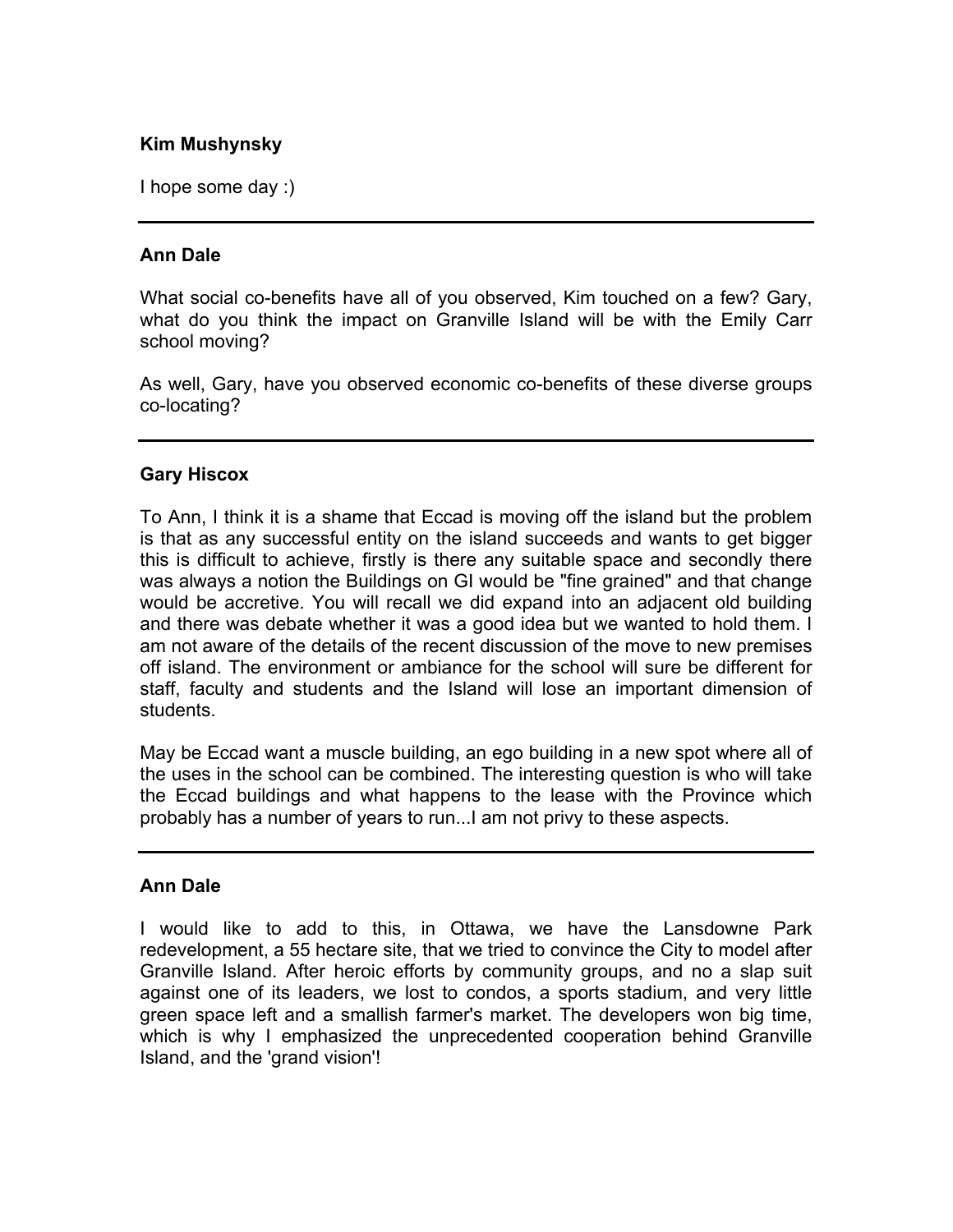## **Rebecca Foon**

Do you think the Granville Island model (idea) is transferable?

#### **Gary Hiscox**

I think this is a very significant question. Is Granville Island successful because the Government did it with? Remember it used fed money to get it started but it is, however, self sufficient for its day-to-day operation.

If we assess Granville Island in the context of commonly held notions of how our society works, that is the use of GDP as a measure of growth and or success then GI is not transferable. Who else takes money from the profit of commercialism and applies it to arts and cultural activities other than the commercial model of "Festival Markets" of which there are many around the world usually on waterfronts where private developers will provide opportunity for arts and cultural activities to act as a draw to bring people into the project to further commercial ends - a throw away so to speak.

Granville Island was not created on that premise since cultural stuff was valued equally as commercial stuff. BUT can any private developer function that way, what might the motivation be.

However if you look at Granville Island in the context of a stable state economy to use Rob Dietz and Dan O'Neill vision set down in "Enough is Enough, building a sustainable economy in a world of finite resources" Granville Island makes perfect sense in my view. But it requires a different view of how the world goes round. I think we are on our way to this inevitable end, as is demonstrated by communities putting more emphasis on sharing such as in a very small way the intelligence of coop car companies.

#### **Ann Dale**

Have you observed any spin-off benefits to adjacent buildings, to your community?

Gary, and others, can you also comment on the role of leadership in your projects?

## **Gary Hiscox**

To Ann, this is one of the most significant dimensions of a project like Granville Island. The island has had a very positive impact on its context which has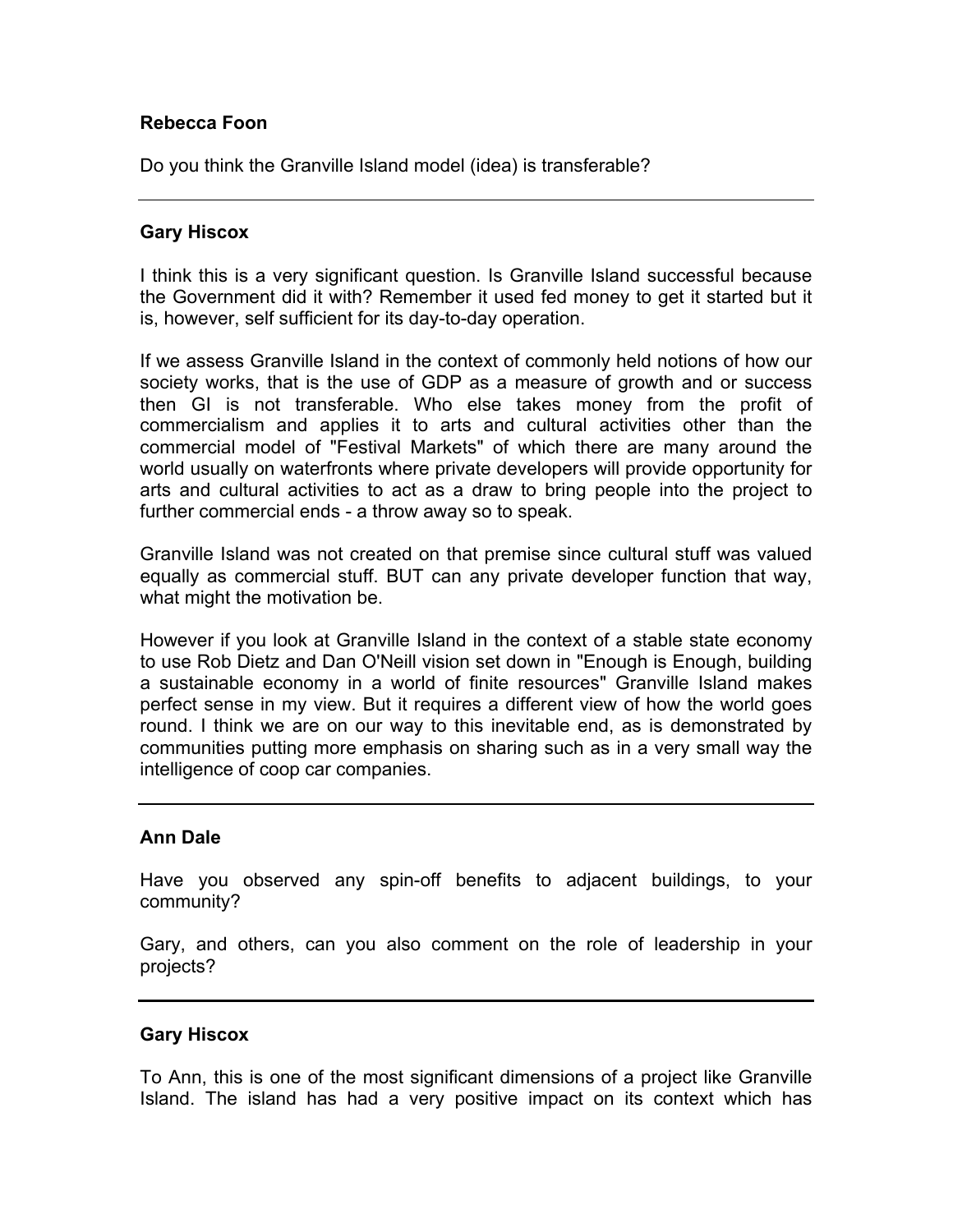brought about the regeneration of other buildings off the island which either trade on the name...Granville Island this that or the other or mimics what goes on there. The island has a limited capacity where there is more demand than can be accommodated. This in turn challenges community services adjacent to the island such as traffic circulation as one example.

As an architect planner steeped in urban renewal and development it was heartening to be involved in a project where public money has acted as vehicle for change in a positive sense. The pay back of GI is in the factors of many.

However as time passes change occurs and I wonder whether the Island is sustainable in the manner in which it was created.

#### **Yuill Herbert**

This is very interesting on a number of levels. It really provides a compelling argument for public investment in what is now seen as the role of private developers. Interestingly we have had another one of these e-Dialogues on the question of growth!

#### **Kim Mushynsky**

I think one of the challenges is that public investment often has a totally different focus than private investment which tends to be more profit oriented. I think that although multipurpose buildings do have a good financial argument for their existence we are still battling the fact that much of the good is "soft" and hard to quantify in dollars so it is harder to sell to the private investment sector.

I think leadership is critical. You need a strong individual (or group) to carry something of this nature from concept to reality. Port Clements formed a Multiplex Society in 2000 and then held a Referendum in 2001 to gauge the town's support. 73% voted in favour of the concept and in 2009 the Multiplex opened. Leadership, along with Community support, were key in making this project work.

#### **Shona Fulcher**

Kim, I couldn't agree more. The Centre for Social Innovation is built on the idea that we are a leaderful organization which means that responsibility and ownership are a necessity from Board level to volunteer level and it is this engagement that has allowed CSI to grow and flourish doing more with less.

And, CSI is also blessed with a talented and visionary leader in Tonya Surman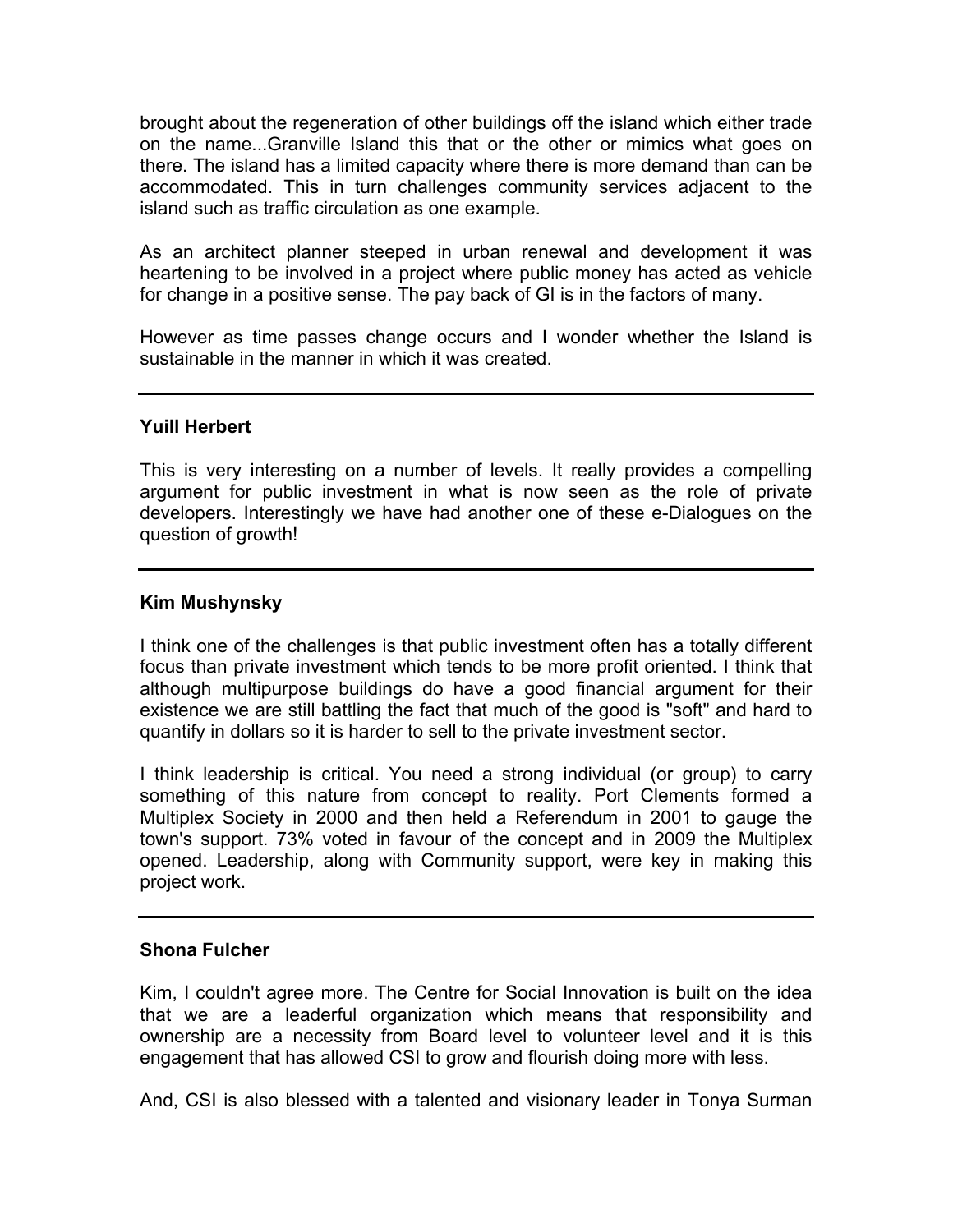who has provided the drive, inspiration, aspiration and prodigious knowledge to guide CSI from 14 organizations to 400, the value of her leadership can't be overstated.

## **Gary Hiscox**

Ann....I like this question, it is crucial and the way I went at it was to develop the mission statement and I have talked about this in earlier notes.

This statement became the tool, a daily tool to run the island. Everyone on the Island knew what the mission was and to use it ...the trust, staff businesses, the public, everyone...to be mindful of the mission.

The four staff reporting to me knew the mission, we met weekly, they were experts in their field. I did my very best not to micro manage them, they knew their job better than I but I challenged them on principles aggressively.

We communicated the mission widely through as many vehicles as we could with the help of a wonderful consultant whom we were privileged to have work with us and but challenging to manage.

I managed the island by walking around a lot talking to tenants, staff and so on. If I saw a piece of litter on the ground I picked it up knew someone was watching.

Engage with people, listen the folks are ones resource...this is difficult to do if you are not confident or do not have a point of view.

And finally know what the island is all about...this is difficult because it so difficult to define.

## **Ann Dale**

What other spaces in Canada do you know about, and any ideas for convincing more communities to adopt this kind of planning?

## **Rebecca Foon**

Although not Canada, the High Line in New York, I find to be a very inspiring urban design that brings together community, art, food, ecology through innovative urban design. The High Line is a public park built on an historic freight rail line elevated above the streets on Manhattan's West Side – so it almost feels as though you are floating on top of NYC. Friends of the High Line fought for the High Line's preservation and transformation at a time when the historic structure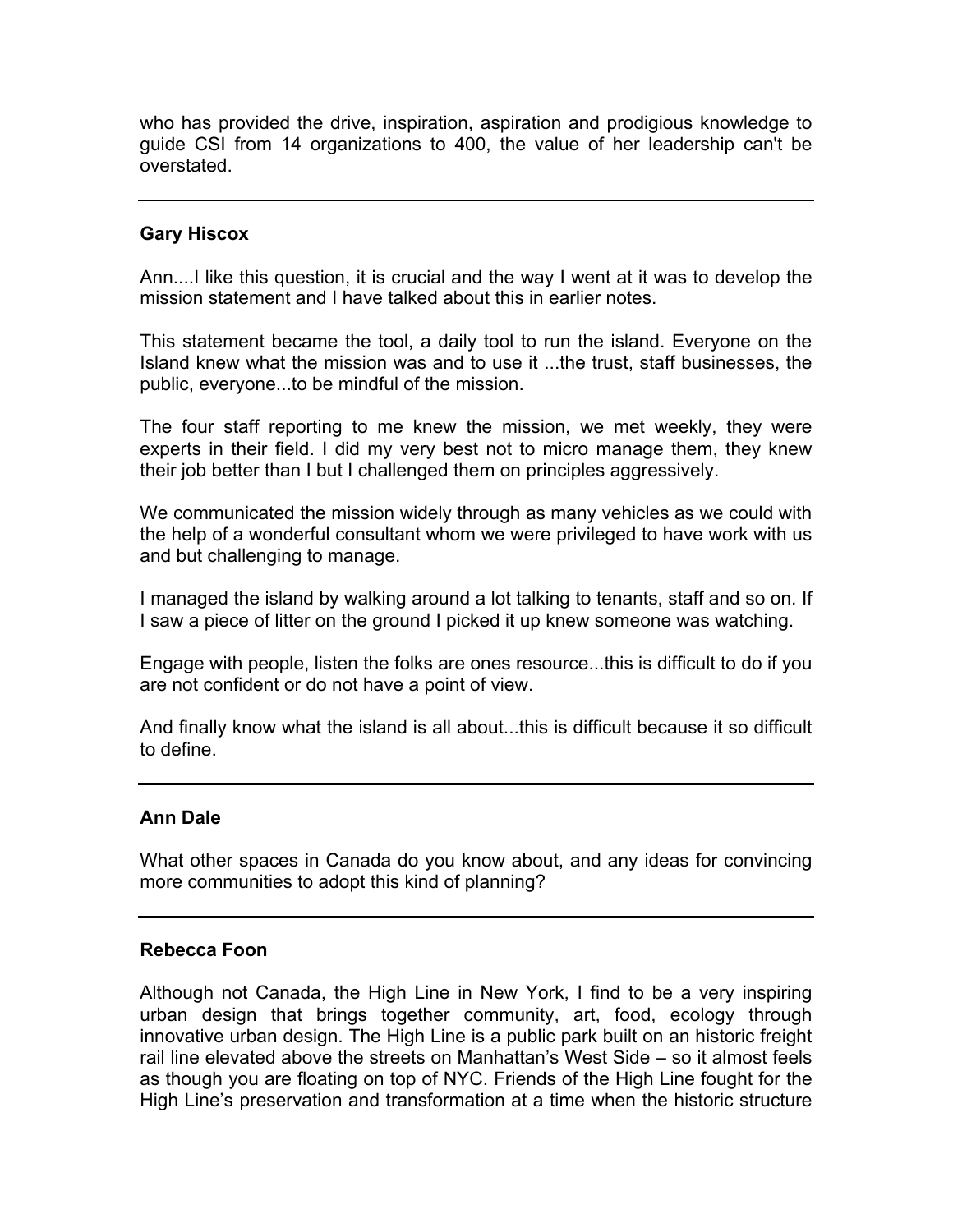was under the threat of demolition and now the non-profit conservancy is working with the New York City Department of Parks & Recreation to make sure the High Line is maintained.

[Friends of the High Line](http://www.thehighline.org/about/friends-of-the-high-line) have integrated art commissions into the public space including site-specific commissions, exhibitions, performances, video programs, and a series of billboard interventions. They also offer education programs with schools to highlight the native ecology on the highline and the overall design features.

#### **Shona Fulcher**

The Highline is amazing! Such a wonderful re-imagining of fallow space.

## **Yuill Herbert**

The Port Authority in Halifax has some similar aspects to GI, but they are of more secondary purpose and I think to give them a social licence. I can't think of any other buildings like Port Clements...

## **Kim Mushynsky**

The Village of Masset (also on Haida Gwaii) is looking at Port's model as both their Elementary and High Schools are old and significantly over-sized for the current enrolment. The Elementary School was set up as a temporary space in the early 1970's and has just carried on in spite of never being designed as a permanent space. They also have to find a new home for their public library so ironically they are pretty much in the same boat we were a dozen years ago.

## **Robert Newell**

I would like to share an example located in Winnipeg, [The Exchange District.](http://www.exchangedistrict.org) I feel it shares similarities with Granville Island in the way that is a city space that harbours retail, residence, post-secondary education, green space, and is a location for festivals. Another particularly interesting similarity is that it is also rich in historical and heritage value, and tours are run through the area to highlight the heritage. This makes me wonder if historical spots in large urban spaces could be particularly good areas to develop multi-functional spaces as retail can exist with the education (i.e., interpretive signage and tours) and they can be attractive areas due to historical (and thus cultural) significance for gathering community.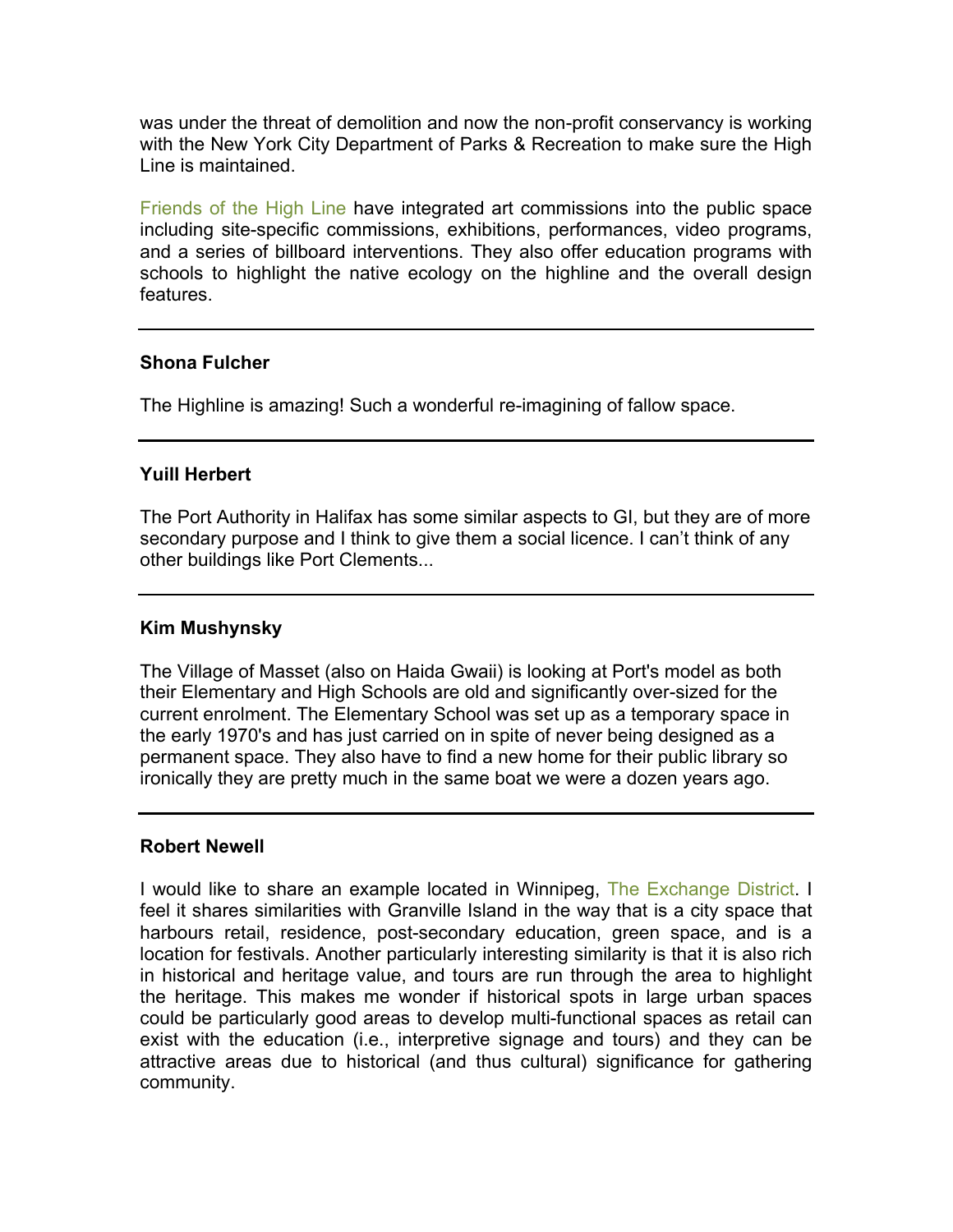## **Rebecca Foon**

[Artscape](http://www.torontoartscape.org/our-projects) based out of Toronto is an interesting model. Artscape has developed many multi-tenant spaces for the arts and culture sector, transforming a portfolio of underutilized buildings across Toronto into dynamic community spaces (including workspaces for galleries, theatres, not-for-profit organization and live/workspaces for hundreds of artists). The projects have been catalysts for the regeneration of neighbourhoods including the Distillery District and Toronto Island.

[The Distillery District](http://www.thedistillerydistrict.com/about.php) is a very vibrant hub in Toronto bringing together food, local crafts arts and many diverse not-for-profit organizations that are doing very innovative work locally.

#### **Ann Dale**

I cannot thank you enough for your participation today, you have shared so generously your experiences. But importantly, you have raised some critical social questions that we will endeavour to respond to when compiling the Solutions Agenda in about 12 months from now, which we will share with everyone once it is published. In the end, maybe it really is all about relationships, spaces and places to make connections, to share, and collaboration. Because social innovation is inherently collaborate and that is what we do desperately need in today's complicated world. You guys are on the forefront of this change.

Any last comments?

#### **Gary Hiscox**

A development that I admire is the Rec Centre as it is known in West Vancouver. This is a costly building, to the outrage of many locally, that accommodates an upgraded swimming pool or leisure centre as they say in the UK, a weight room, a physical rehab centre, activity rooms and community health offices linked by a huge enclosed public space with the skating rink next door and a seniors centre building. It is heartening to see people using this building. I do not think that West Vancouverites realized how badly they needed this facility. A great place to work there gym for a couple of hours, get your annual flu shot sit down with a cup of coffee and chat to your mates or wave to your neighbours...and then there are all of those mums with their kids.